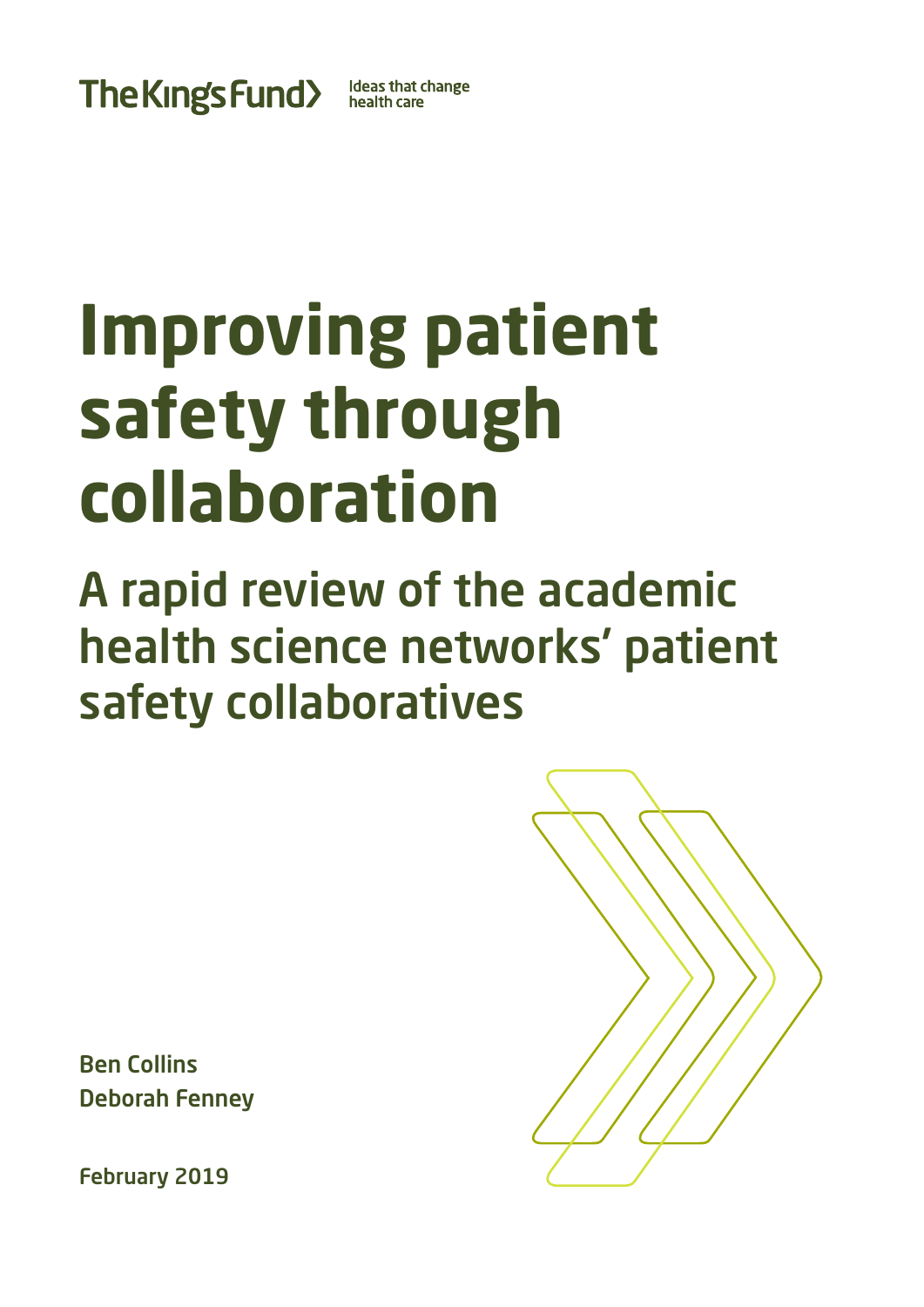**The King's Fund** is an independent charity working to improve health and care in England. We help to shape policy and practice through research and analysis; develop individuals, teams and organisations; promote understanding of the health and social care system; and bring people together to learn, share knowledge and debate. Our vision is that the best possible health and care is available to all.

**[www.kingsfund.org.uk](http://www.kingsfund.org.uk/) @thekingsfund**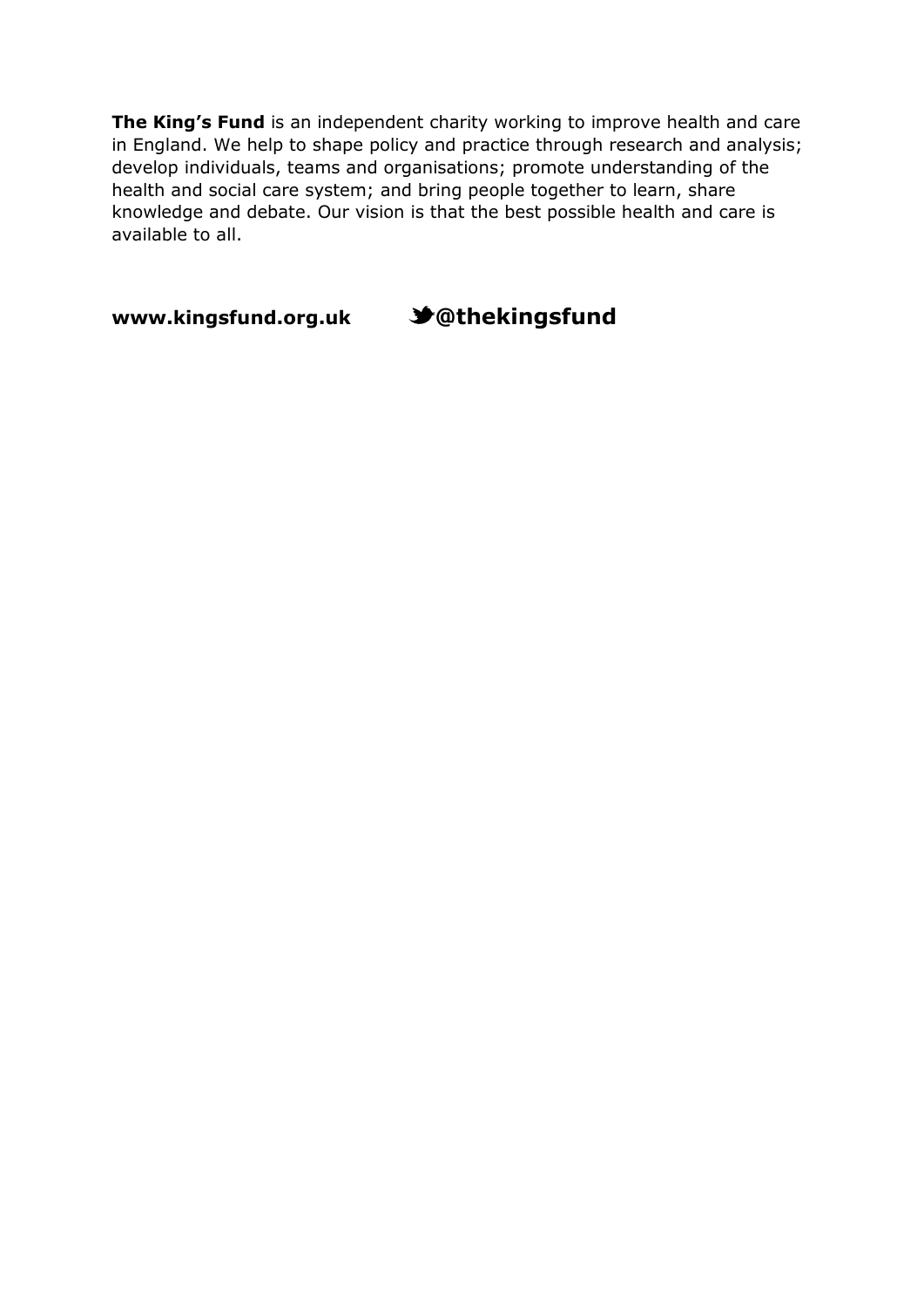## **Contents**

| $\mathbf{1}$   | Introduction                              | 3  |
|----------------|-------------------------------------------|----|
| $\mathsf{2}^-$ | Establishment of the collaboratives       | 6  |
| 3              | Assessments of the first four years       | 8  |
| 4              | Warranted and unwarranted variation       | 10 |
| 5              | Improvement on a shoestring               | 12 |
| 6              | Appreciative enquiry                      | 14 |
| 7 <sup>7</sup> | Technical skills and practical wisdom     | 17 |
| 8              | Localism or nationalism?                  | 19 |
| 9              | Oversight of the collaboratives           | 22 |
|                | 10 Small teams in a changing landscape    | 24 |
|                | 11 Alternative ideologies for improvement | 28 |
|                | 12 Tentative recommendations              | 30 |
|                | 13 References                             | 35 |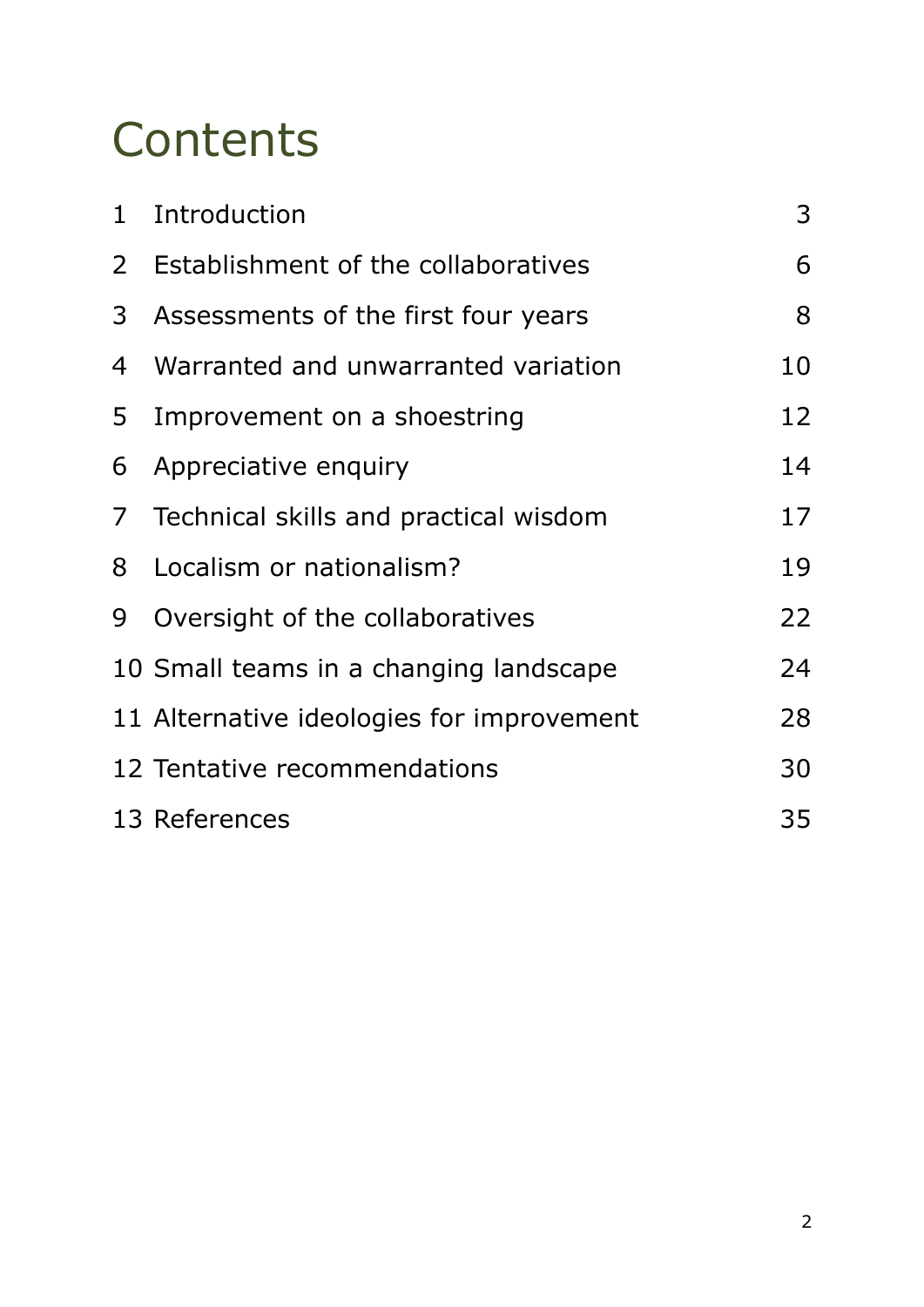### 1 Introduction

For an instant in the early 2000s, government put quality improvement at the heart of its strategy for improving quality and safety in the NHS. The NHS Plan of 2000 committed to major national improvement programmes to raise standards. The NHS Modernisation Agency brought together 750 experts to support local NHS organisations in redesigning services and improving outcomes. Sir John Oldham's primary care collaborative – the largest improvement programme in the world at the time – delivered dramatic improvements in access to services and tangible reductions in mortality in just 40 months.

Five years later, the government's commitment to systematic quality improvement had dwindled. The Modernisation Agency was disbanded in 2006, replaced by the NHS Institute for Innovation and Improvement, with a fraction of the Agency's staff. Political attention turned to payments, the commissioning cycle, waiting time targets and regulation as cures for the NHS's quality problems, rather than the hard graft of improvement projects. Within a decade and a half, the Modernisation Agency was recast as the NHS Institute, NHS Improving Quality, the Sustainable Improvement Team and now NHS Horizons – a new entity every three years. The history of quality improvement in the NHS is one of brief fads, unstable funding and endless reorganisation.

It was against this backdrop that the 15 newly established academic health science networks (AHSNs) took responsibility for running new NHS patient safety collaboratives in the mid-2010s. The Mid Staffs scandal had bluntly reminded the NHS of the importance of continuous quality improvement – and the limits of market mechanisms, targets and regulation – in ensuring even basic standards of care. The national advisory group led by Don Berwick following the Francis Inquiry highlighted the need for the NHS 'to become, more than ever before, a system devoted to continual learning and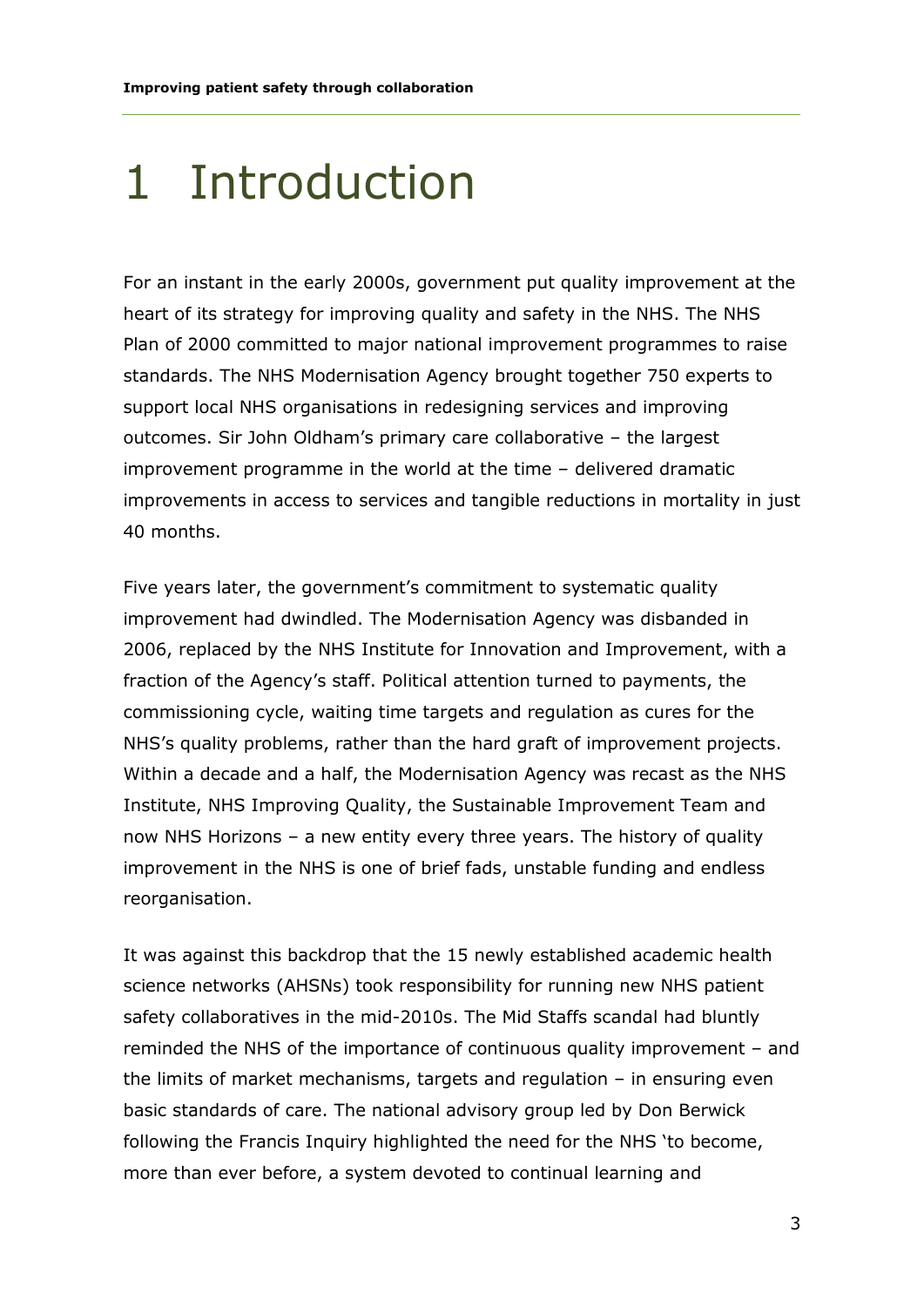improvement'. One of the review's main recommendations was for NHS England to 'sponsor the development of new regional or sub-regional collaborative networks across the country, perhaps aligned to and working with the new Academic Health Science Networks' (National Advisory Group on the Safety of Patients in England 2013). The AHSNs started to recruit staff for the collaboratives in mid-2014, tracking down people with skills and experience who had been dispersed during the previous 10 years. They did so in the absence of 'an integrated and coherent quality improvement strategy' for the NHS (Ham *et al* 2016).

This discussion paper, commissioned by the AHSNs, takes stock of their progress in rekindling quality improvement for patient safety through the collaboratives, and reflects on how they might build on initial successes during their next contract period. It seeks to make a useful contribution to the debate on how to support safety and improvement in the NHS, while recognising that it is possible to adopt different perspectives on a complex set of issues. It draws on interviews held in autumn 2018 with leaders and participants in the collaboratives, leaders with experience of overseeing quality improvement at the national level, and experts on quality improvement, as well as a roundtable discussion with NHS leaders in November 2018. It also draws on the body of existing research on the collaborative method. The AHSNs provided funding for The King's Fund to carry out the work. The King's Fund retained sole editorial control, and the contents of the discussion paper and the recommendations are those of the Fund and the authors.

We did not attempt to evaluate the collaboratives' effectiveness. Like other large-scale programmes, the collaboratives can point to considerable successes alongside some disappointments. There is already good evidence that these types of programmes can deliver improvements, but also abundant evidence of the challenges of doing so consistently in different contexts (Bate *et al* 2014; Schouten *et al* 2008). Instead, we aimed to develop our understanding of what has worked best in particular circumstances, what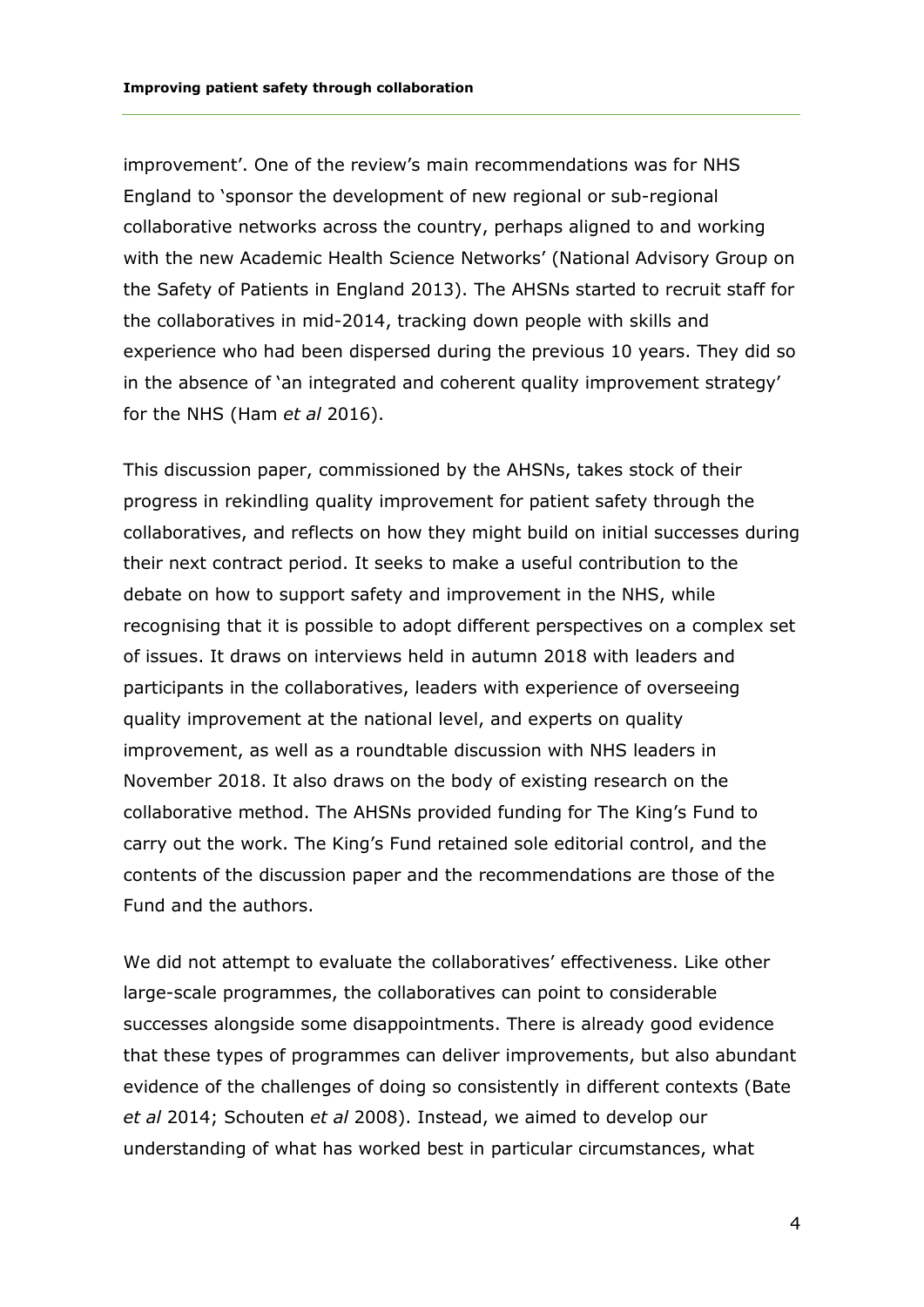practices might be applied more consistently across the collaboratives, and what further learning is needed to increase their effectiveness.

After four years of the collaboratives, there is uncertainty about their role within a shifting patient safety and improvement landscape. In December 2018, NHS Improvement launched a consultation on developing a national patient safety strategy for the NHS, including how to improve the patient safety collaboratives. Across England, local NHS organisations have formed sustainability and transformation partnerships (STPs) and integrated care systems, creating new opportunities for supporting improvement. We need to ask how the collaboratives will fit within this changing landscape, and how these tiny teams can best contribute to regional health systems the size of small countries.

Recent history suggests that there are risks in rushing to judgement, and leaping to new structures or approaches before the previous initiatives have had the chance to sink roots. Instead, we believe the focus should be on stability. We tentatively suggest a small number of changes in how the AHSNs lead the collaboratives, and a few principles that might guide broader policy on improvement.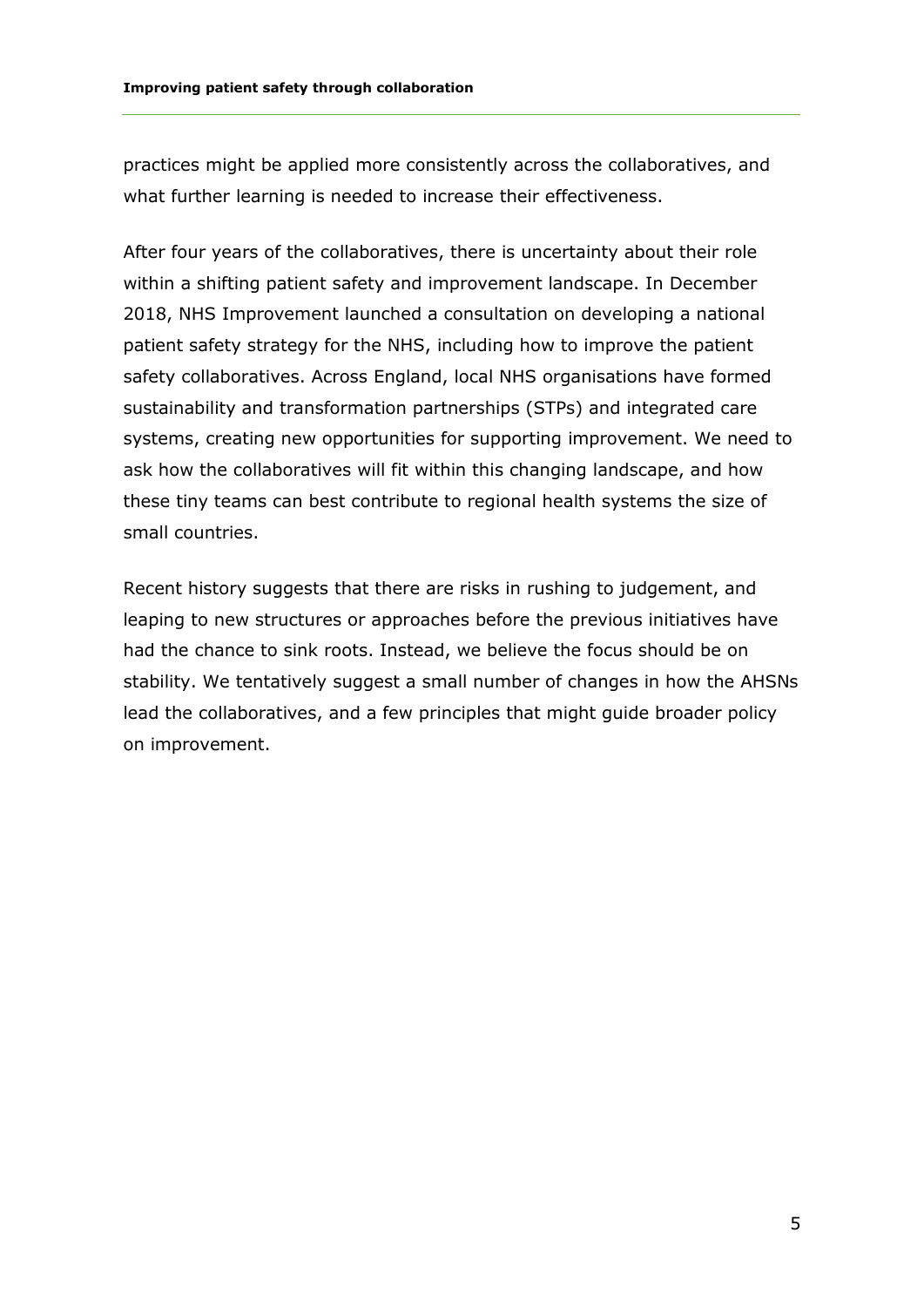### 2 Establishment of the collaboratives

Interviewees described the flurry of activity within central government and the AHSNs to establish the collaboratives in 2014. Government was understandably eager to demonstrate rapid progress in improving safety following Mid Staffs and implementing the Berwick Review's recommendations. Policy documents from 2014 set out the collaboratives' role in extremely broad terms, leaving considerable scope for interpretation: they were to deliver 'definitive and measurable improvements in specific patient safety issues over the next five years'; and to 'build system-wide capability for patient safety across England through a systematic education and training programme'. Beyond this, there was brief guidance on the appropriate governance and organisational structures of the collaboratives, the types of teams the AHSNs were expected to put in place, and the types of projects they were expected to pursue (NHS England 2014).

One consequence has been huge variation within the AHSNs in how they interpret and act on their mission to improve patient safety. Some interpreted their role as primarily developing the leadership, culture and understanding of quality improvement needed to improve safety in their regions. Others saw their role as primarily running practical improvement projects. Each AHSN adopted its own approach to engaging with the local system, determining priorities and running improvement projects; some focused on large areas such as people with mental health needs or children, while others focused on narrower improvement projects such as falls or pressure ulcers.

At the beginning of the programme, the AHSNs were themselves start-up organisations; some were still recruiting senior leaders and securing permanent office space. This inevitably meant that they took on patient safety from a standing start. One interviewee described the initial challenges of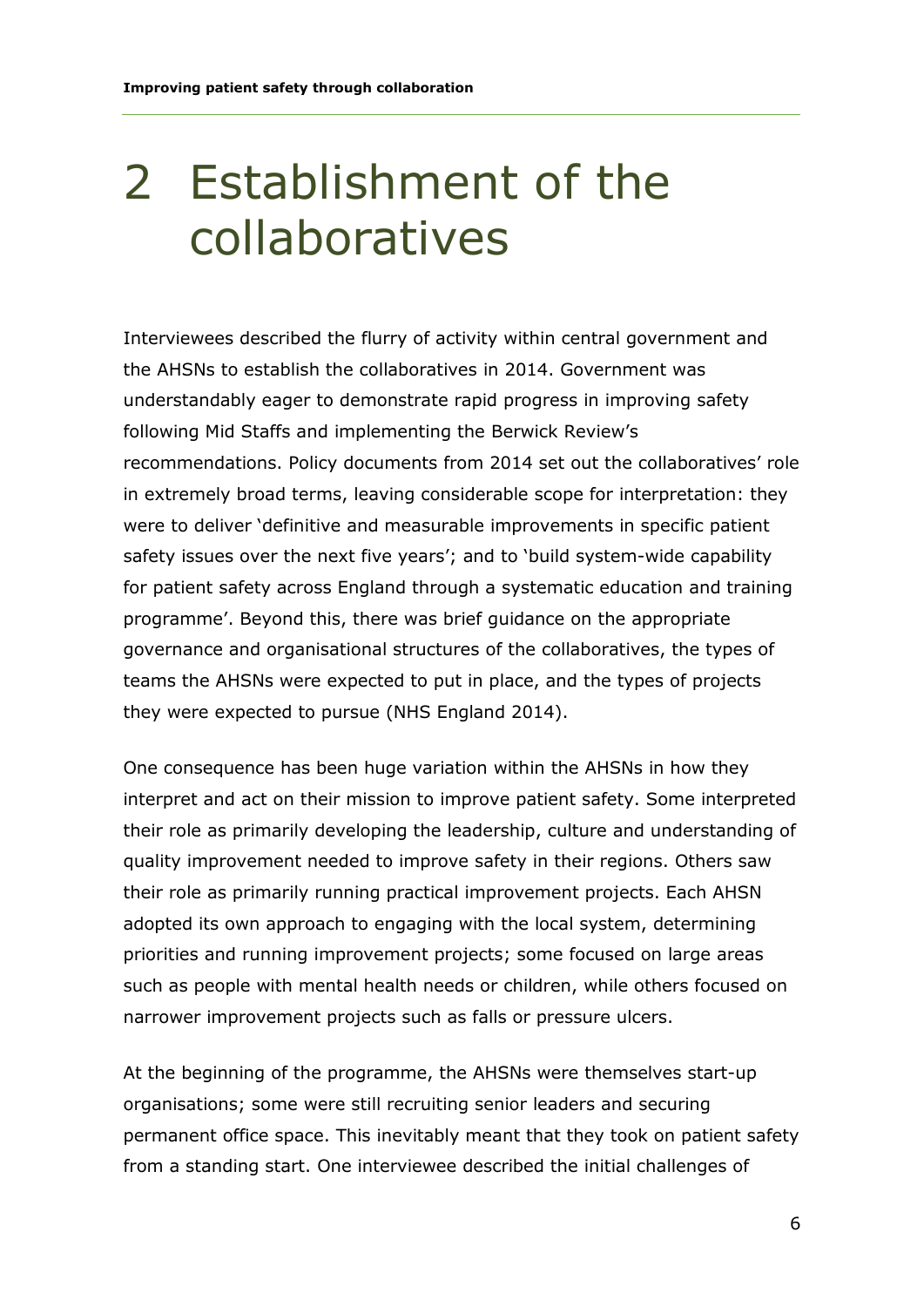securing telephone lines, desks and other basic equipment. When asked about his ambitions for the initial years, he replied 'Simply to find somebody, anybody, with some skills in quality improvement to join the team. After that, our ambition was to get one or two projects up and running and deliver some sort of impact, even if this was at a small scale.' Like other NHS organisations following re-structuring, it took many collaboratives at least two years to build teams, develop governance, forge relationships with the regional system, carry out engagement exercises to determine a sensible list of initial priorities, and get a full work programme up and running.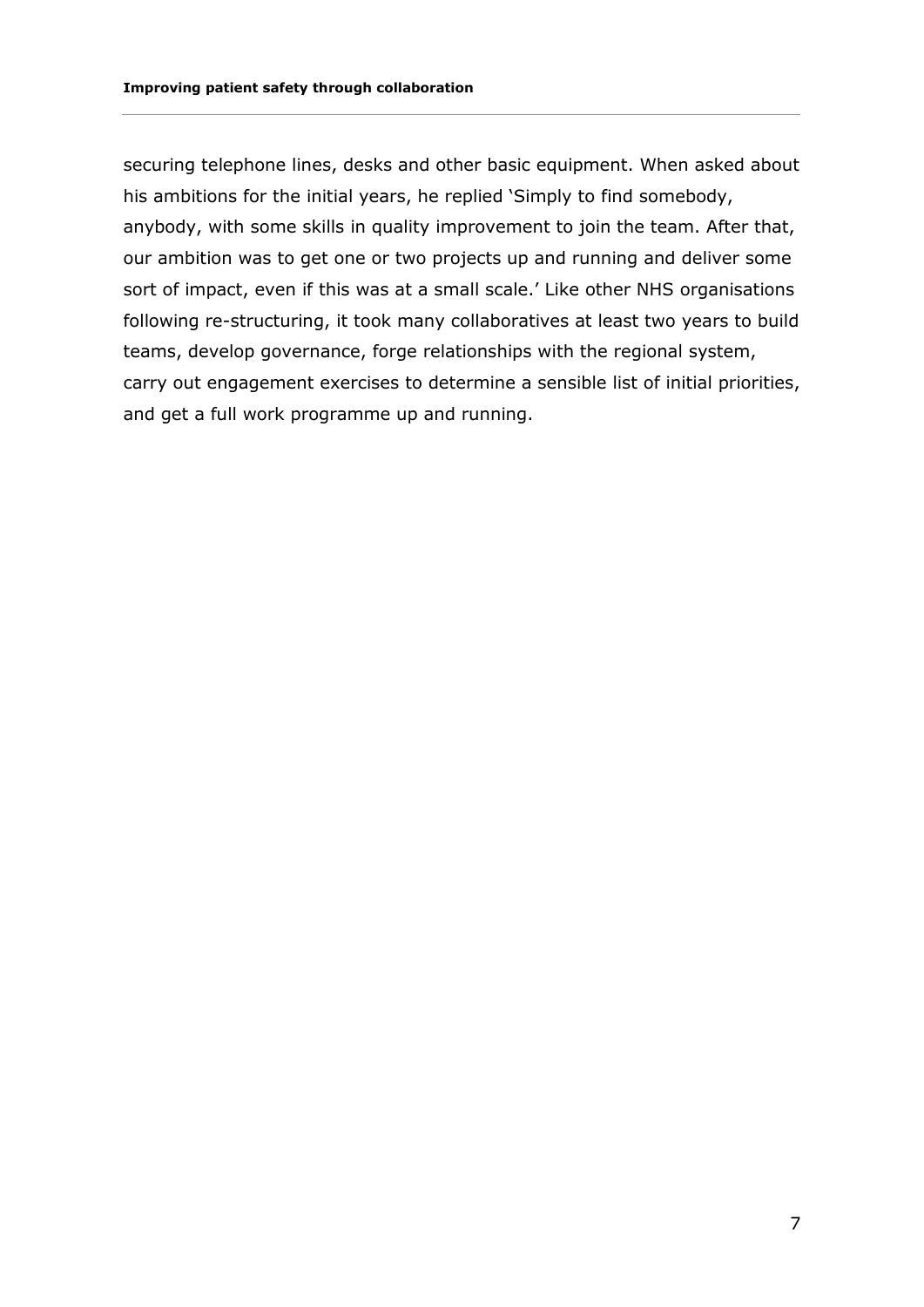### 3 Assessments of the first four years

Overall, the majority of our interviewees were proud of what they had managed to achieve in their first four years. Leaders of the collaboratives described an emergency laparotomy collaborative that delivered a 42 per cent reduction in risk-adjusted mortality over eight months; a falls collaborative that reduced falls by 60 per cent at some sites; and a collaborative to reduce inpatient medication errors that substantially reduced prescribing errors. Current collaboratives are delivering tangible improvements in treatment of sepsis, perinatal mental health, and safety in care homes, among many other areas. These appear to be significant achievements in four years given limited resourcing, the need to put in place systems from scratch, and the state of quality improvement in the NHS in 2014, as organisations emerged from a bruising two years of structural reforms. As one informed observer put it, 'It's still very early days for the collaboratives and there is a need to applaud the achievements they have made within the constraints they've been operating under.'

It was clear from our interviews that the leaders of different collaboratives have made very different assessments of their own successes. Some interviewees emphasised the role they had played in increasing NHS leaders' awareness of their role in improving patient safety, creating a culture of quality improvement through surveys and assessments, and developing improvement skills in their regions. For these interviewees, the AHSNs' contribution to culture and understanding in the NHS was more important than valuable progress made within individual improvement collaboratives: 'Without the right culture and strong leadership, anything to do with safety and changing the way people work is a big ask.' Other interviewees saw their successes as primarily delivering tangible results in specific improvement projects, with the side benefit of supporting learning and culture change. For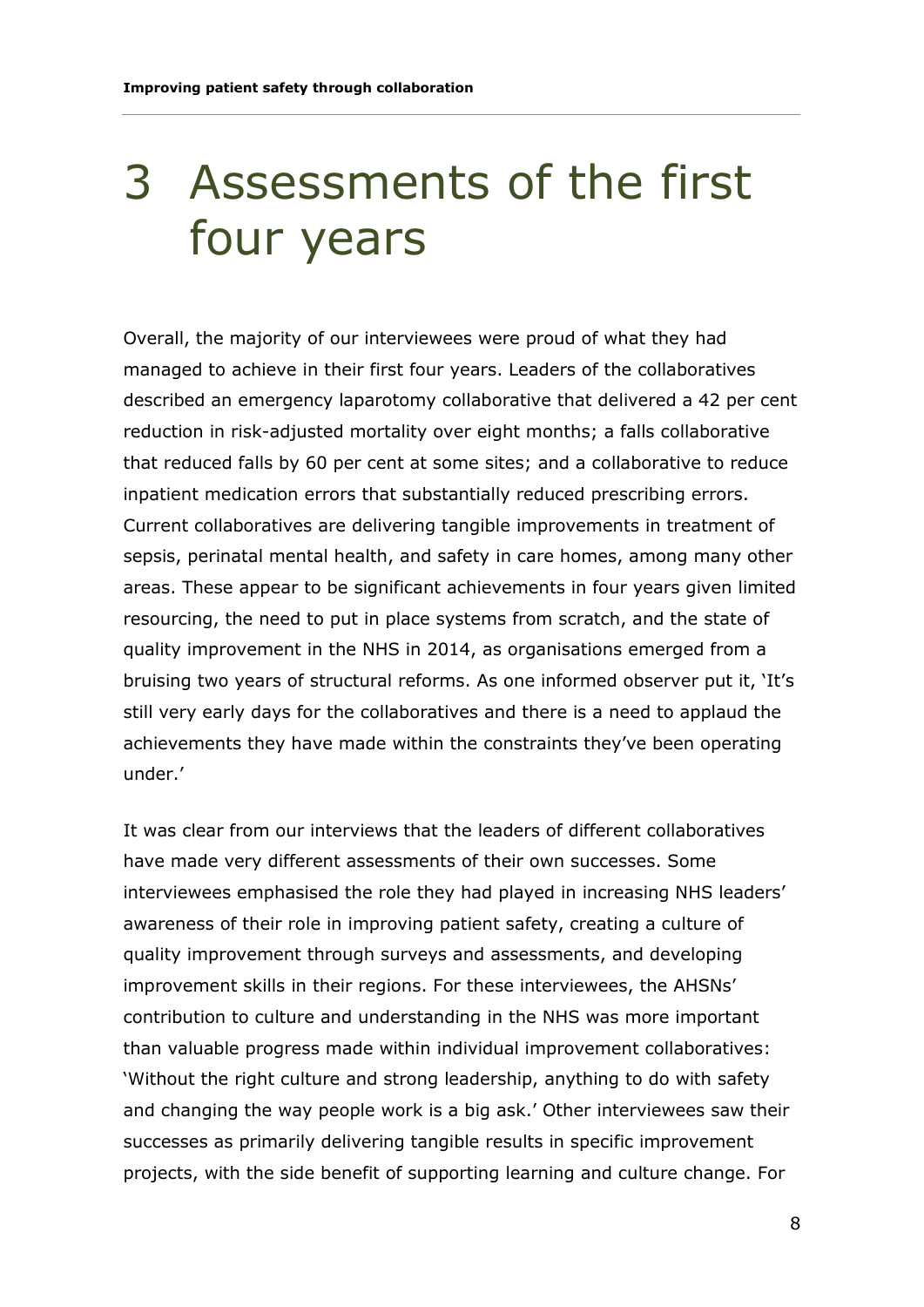these interviewees, the AHSNs were not the right bodies, and did not have the resources, to train an entire sector in improvement; there were other organisations with a mandate and resources to do so, not least providers themselves.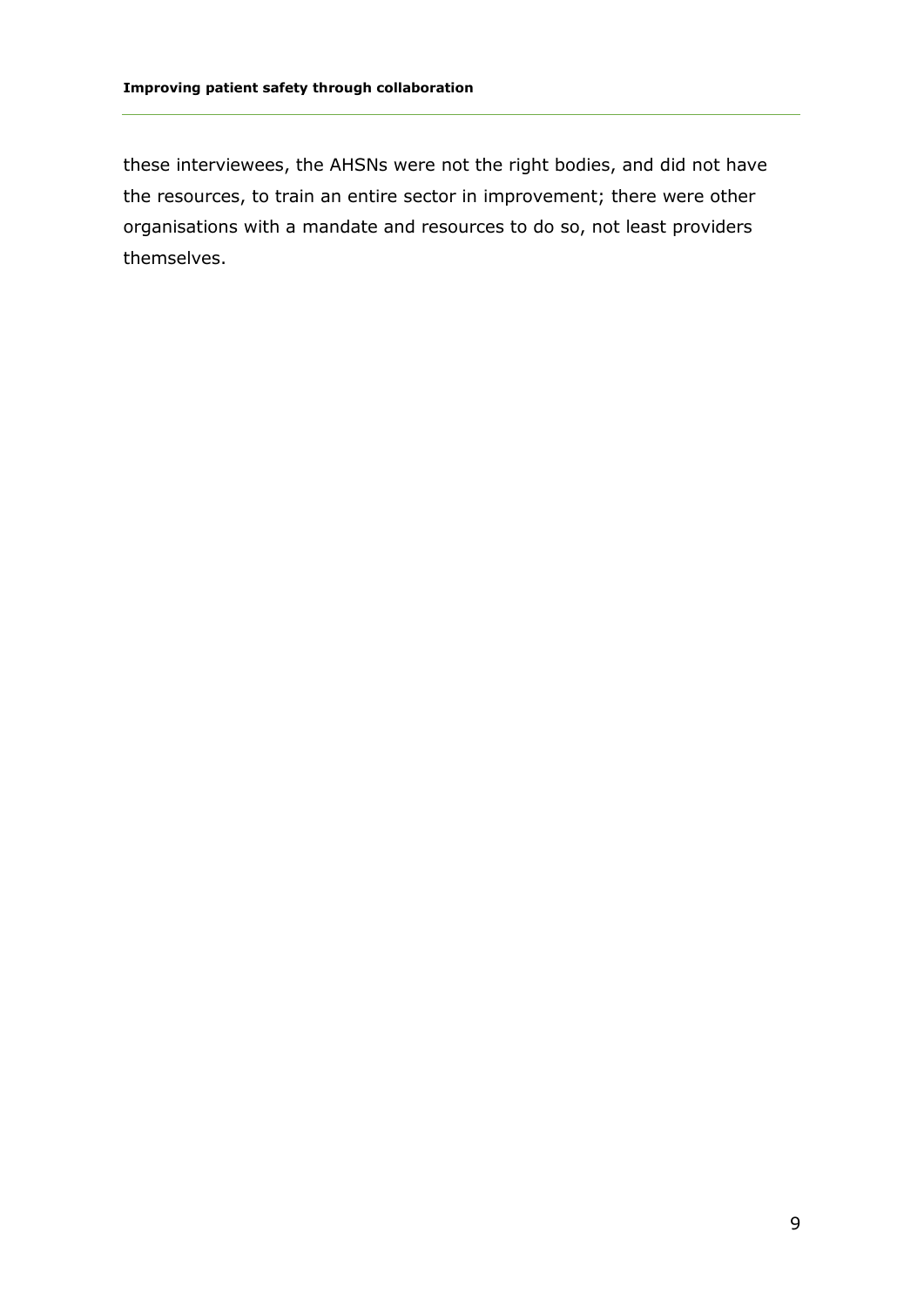### 4 Warranted and unwarranted variation

Overall, interviewees agreed that the collaboratives' impacts have been highly variable: there were some particularly high-performing collaboratives that had achieved a major impact within their regions; and there were a few that had really struggled to find their feet and deliver tangible improvements in patient safety. In the former, senior leaders of NHS organisations were closely involved and aware of the AHSNs' patient safety programmes. In the latter, senior NHS leaders were not actively engaged in setting priorities and overseeing the programmes and were still only dimly aware that the AHSNs had an important role to play in patient safety. One hospital chief executive with a strong interest in quality improvement told us that he hadn't realised his region's AHSN was working on patient safety.

One explanation for this variation is that the AHSNs started from very different points. Some started work with NHS organisations that had maintained a strong focus on quality improvement, even during the lean years of arm's length tendering and competitive markets. The South West had been running a region-wide safety collaborative for the previous five years. In these regions, AHSNs were able to hire from a cadre of respected improvement experts with strong links to provider organisations, and to work with providers who themselves had considerable expertise of improvement and a history of collaborative working.

In other regions, the AHSNs struggled to find any experienced improvement staff and have been working with providers who lack a deep understanding of improvement. As Plsek has argued, collaboratives require from participants 'a relatively high level of sophistication in the uses of process analysis and data collection tools of quality management… Collaborative improvement efforts do not replace an organisation's quality improvement efforts. Rather they depend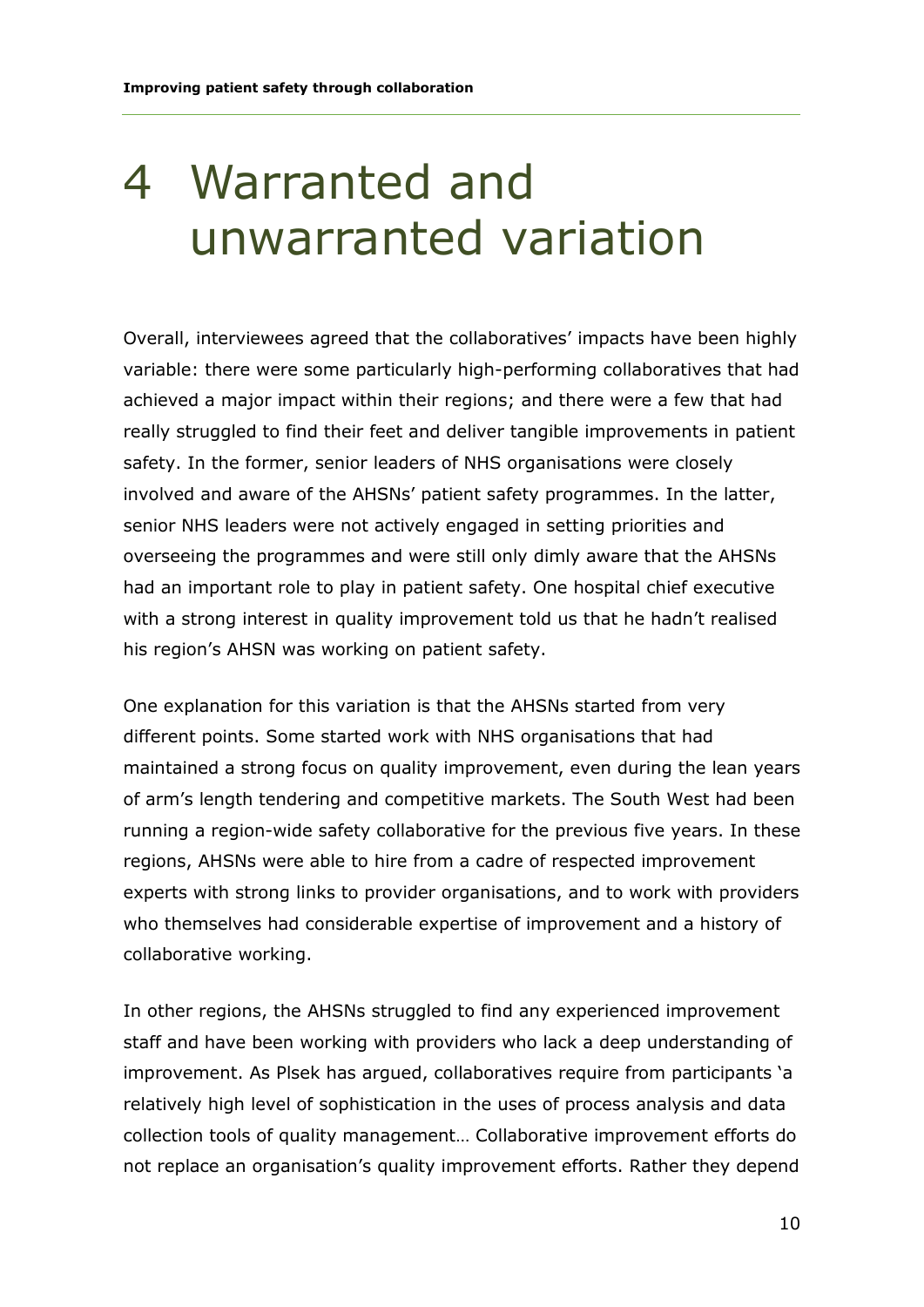and build on them' (Plsek 1997). To some extent, it is inevitable that the AHSNs will make progress at differing paces, reflecting the resources at their disposal and their regional systems' readiness for change.

In some AHSNs, the senior leaders had quality improvement backgrounds and saw the AHSN as playing a significant role in improving safety as part of a broader strategy for supporting quality improvement. In other AHSNs, leaders brought a background in innovation or technology and saw the AHSNs' role as primarily supporting innovators in connecting with the NHS, bridging between sectors and helping the NHS find useful solutions to particular challenges. While both perspectives and approaches seem incredibly important, interviewees suggested that AHSNs with the latter focus were less likely to see patient safety as a fundamental part of their work programme. In these AHSNs, there is a risk that the patient safety teams lack sufficient leadership support and access to resources. They might also lack senior relationships, connections and clout within provider organisations in the region. A small number of AHSNs may have considered the patient safety collaboratives to be an unwelcome distraction from core work.

These differences in the AHSNs' understanding of their purpose and priorities appear to be reflected in their organisational structures and use of staff and resources. Interviewees argued that the most successful AHSNs had fully incorporated their patient safety staff into broader teams to support innovation and quality improvement. These AHSNs drew from a common pool to staff to deliver a single work programme for innovation and improvement, rather than running separate patient safety and quality improvement projects. In other AHSNs, there were separate patient safety teams, connected but not fully integrated with the innovation and improvement teams, who were responsible for standalone patient safety projects. There is a risk that these teams lack critical mass or access to the full range of capabilities needed to have a tangible impact in their regions.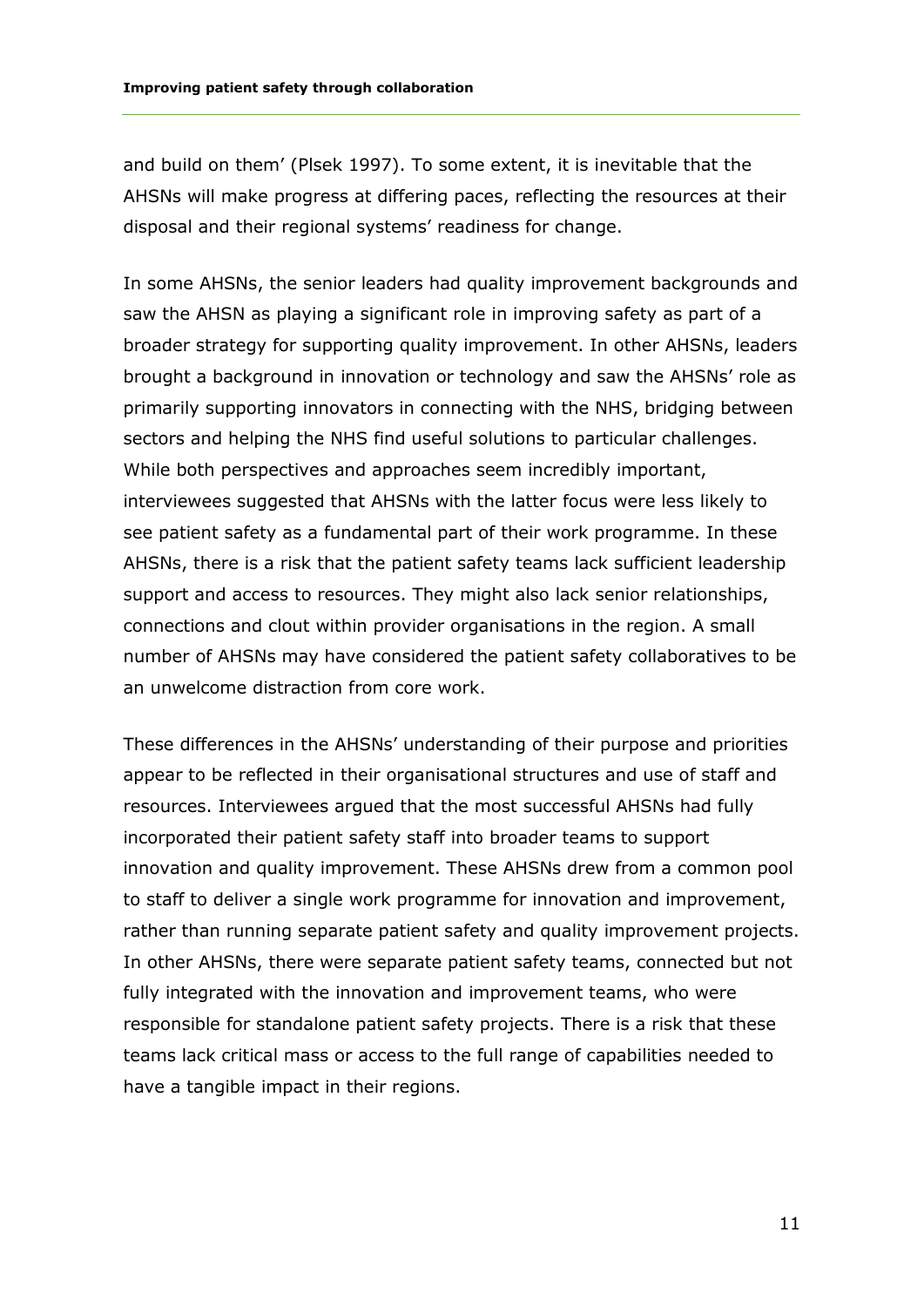#### 5 Improvement on a shoestring

Overall, it is hard to avoid the impression that the AHSNs, like other organisations in the NHS, are attempting to deliver complex safety and improvement programmes on extremely limited budgets. The national NHS bodies' original plans were to allocate the patient safety collaboratives a budget of £12 million per year. In practice, this was reduced by more than one-third to £7 million per year, or between £375,000 and £500,000 per collaborative. (Some AHSNs have been able to secure additional funding – for example, from the Health Foundation, to support particular programmes.) On average, each AHSN is able to employ a single manager, two part-time clinical co-leads (for one day a week each), and two or three improvement managers to deliver their patient safety collaboratives for regions with populations of between 2 million and 5 million.

This is in stark contrast with the successful models for collaborative improvement in other developed countries that the NHS's patient safety collaboratives were intended to replicate. Our crude estimate is that some internationally renowned improvement organisations secure between five and eight times the funding provided to the AHSNs to run improvement collaboratives to address particular improvement topics (for example, sepsis or neonatal care) over 12 months. This funding allows them to secure senior clinicians with international reputations to lead the collaboratives, experts who can synthesise the latest scientific evidence, collaborative leaders with extensive experience in facilitating group learning and teaching improvement methods, and project teams that provide substantial support to participants during and between meetings.

These disparities in resourcing should surely give pause for thought. Are the AHSNs, with such limited resources, able to capture the most important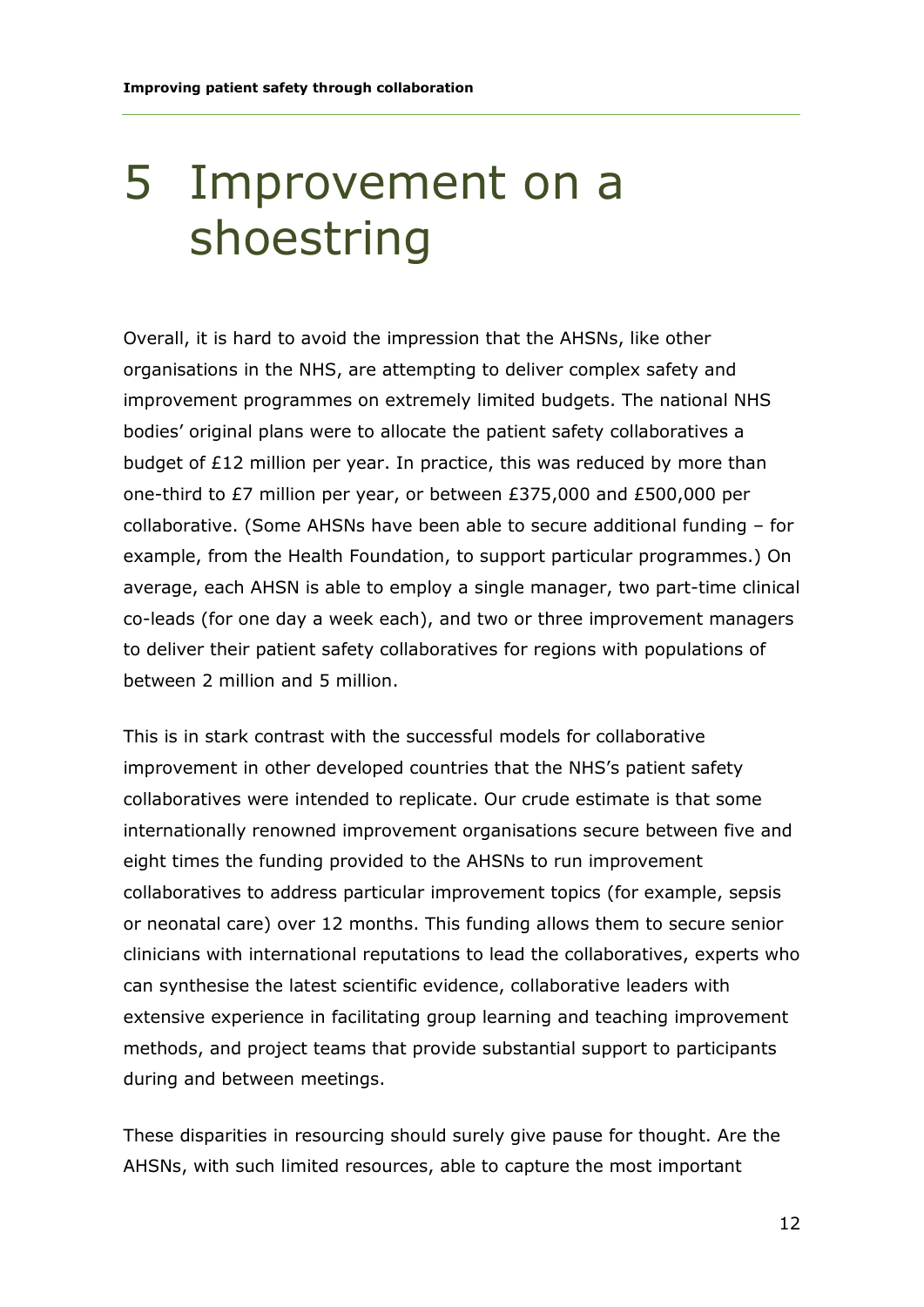elements that have contributed to the success of collaborative models in other countries? For example, are they able to capture specific tangible features of effective programmes such as careful appraisal of the scientific evidence in the preparation phase, or less visible features such as the practical expertise of collaborative leaders or the quality of preparation for collaborative meetings? When resources are so constrained, is there a risk of what Dixon-Woods terms 'cargo-cult quality improvement' – that is, copying the superficial features of programmes that have been successful in other countries, while failing to capture the real ingredients that make them work (Bate *et al* 2014)?

More generally, it is possible to question whether the overall resources dedicated to quality improvement in local NHS systems are sufficient to see dramatic improvement. Staines has argued that local health systems need to pass a minimum investment threshold before they start to achieve the type of significant and sustained quality improvement seen in high-performing health systems such as Canterbury New Zealand, Jönköping Sweden or Intermountain and Virginia Mason in the United States (Staines *et al* 2015).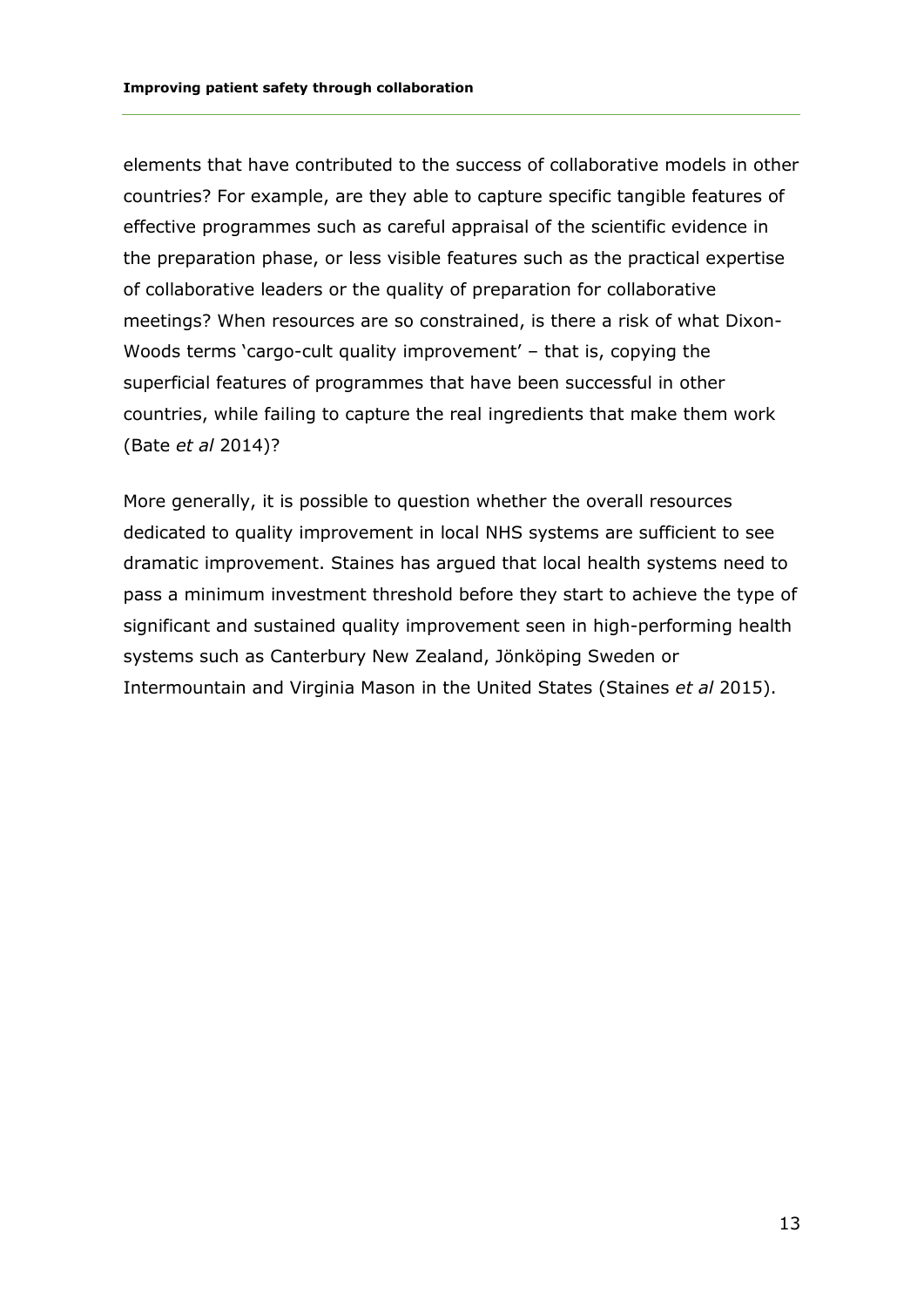### 6 Appreciative enquiry

Our interviewees from the AHSNs brought extensive technical knowledge and practical insight into how to structure and deliver successful improvement collaboratives. Interviewees highlighted the importance of a common set of supporting conditions for successful collaboratives – for example, effective engagement with senior leaders of participating organisations from the start, and putting together local teams with the right balance of seniority, technical skills and practical experience. They also pointed to a common set of problems that were likely to lead to unsuccessful collaboratives – for example, choosing topics that did not match local priorities and project teams with unstable membership, insufficient time to dedicate to the collaboratives, or a lack of authority to deliver change in their services. Collaboratives are regularly thrown off course when winter pressures hit, and trusts struggle to protect any staff time for improvement.

At the same time, there were also substantial differences in how the AHSNs select topics and deliver improvement collaboratives. Some were more willing to focus on broad improvement topics for local systems, while others focused on narrower topics with a clearer evidence base. Some attempted to define objectives and measures of improvement clearly at the start and to deliver the programmes within tight timescales, while others felt that greater flexibility was important. Some have focused on defining clear standards of care and applying them consistently, while others have placed greater emphasis on local adaptation.

Overall, both the AHSNs as a collective, and individual AHSNs on their own, feel some distance from having a clear and well-defined methodology for delivering improvement collaboratives to match either the Institute for Healthcare Improvement's (IHI) methodology for its Breakthrough Series, Canterbury New Zealand's approach to developing Health Pathways, or the Virginia Mason Production System. This is hardly surprising – the AHSNs have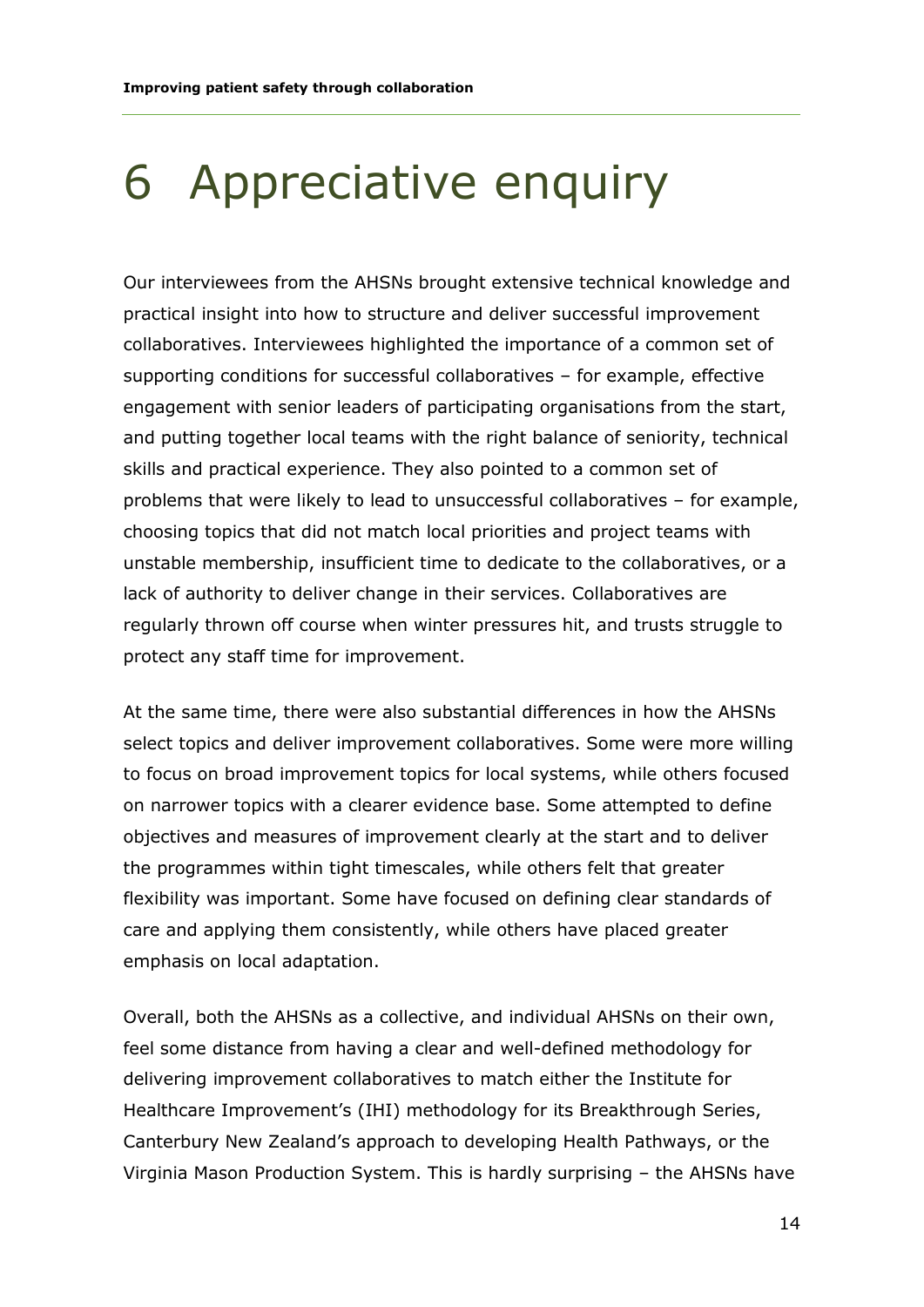been building experience of running learning collaboratives over four years, while these international organisations have been refining their methodologies over two decades. The AHSNs need to develop approaches to collaborative learning that work within the NHS context rather than simply copying other organisations' methodologies, even if their resourcing would allow them to do so.

Given the extent of our experience, there are still quite substantial unanswered questions about the best approaches to delivering collaboratives within the NHS. For example, which types of topics are best suited to learning within collaborative networks as opposed to within individual organisations or integrated local systems? Which approaches are most effective in securing active senior leadership engagement in the work of collaboratives, as opposed to formal commitments of 'buy-in'? What precise preparation needs to be done before collaboratives start? Which features of an improvement programme should be standardised or subject to local variation? Which approaches are most likely to ensure that service improvements are sustained after the collaborative finishes?

When they launched the patient safety collaboratives, the national NHS bodies recognised that quality improvement through the collaborative method was an uncertain, developing approach. Policy documents from 2014 recognised that the patient safety collaboratives would themselves need to innovate, 'using varied methods to drive improvement, owning the responsibility to establish the effectiveness and value of their chosen methods and sharing their safety improvement practices' (NHS England 2014).

Our impression is that the AHSNs have not yet been able to commit substantial energy to this aspect of their work. Given pressures to deliver tangible outputs, they have focused on getting collaboratives up and running. Given pressures to justify the efficient use of public resources, they have focused on demonstrating that programmes have had an impact. This has so far left little space for appreciative enquiry about what works best in what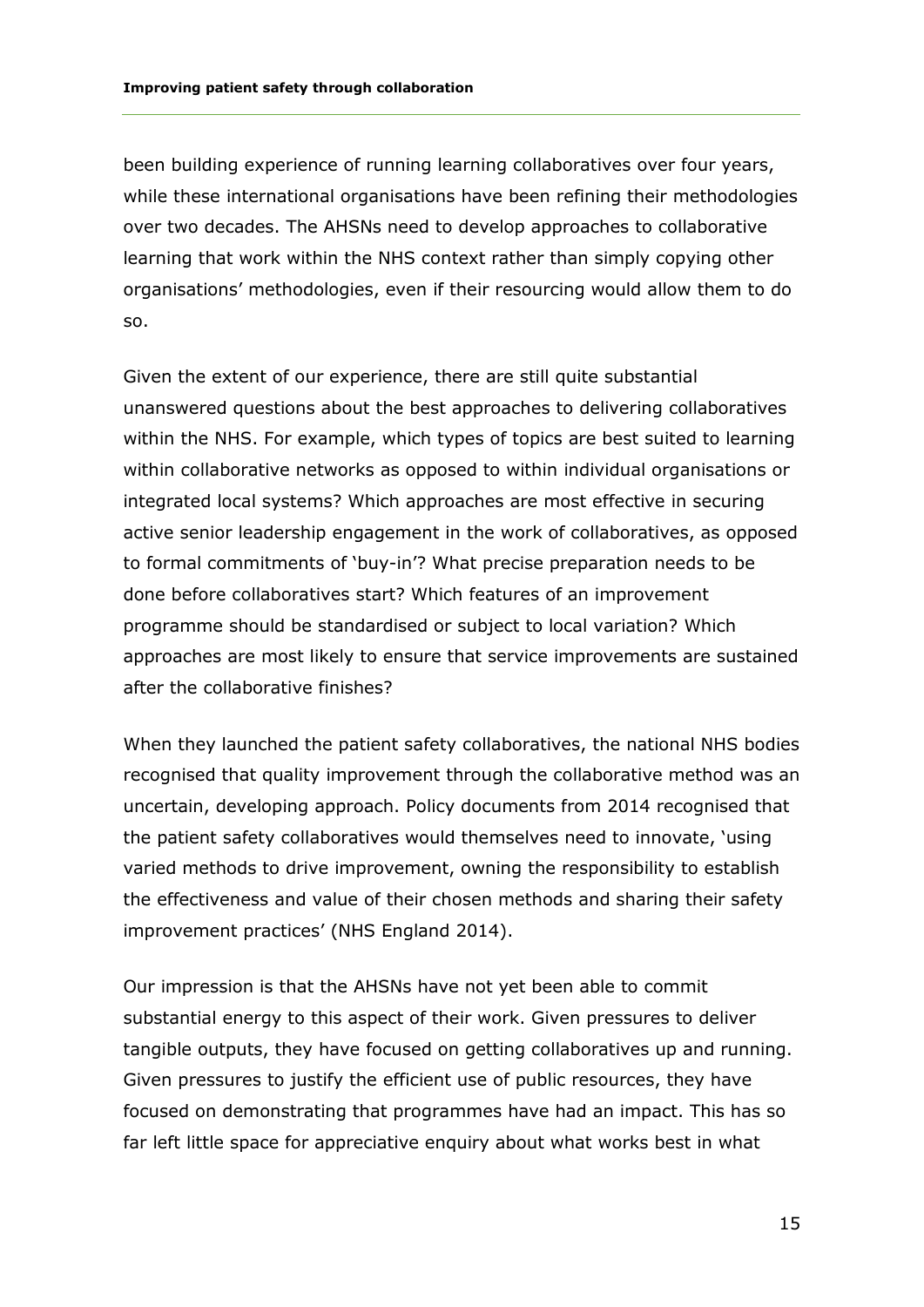circumstances. The result is continuing uncertainty about which features of the programmes really support improvement.

One priority for the next licence period might be for the AHSNs to more rigorously apply their own quality improvement methods to their collaboratives, using a generative approach to create new learning on what makes collaboratives effective. If they were to do so, they would probably need to document in a more structured way their approach to collaboratives at the start, how the collaboratives evolved in practice, and their assessments of which features contributed most.

There may also be a case for reviewing which aspects of international approaches should be applied more systematically in the NHS. For example, the IHI has developed a detailed methodology for selecting topics, setting stretch targets, and codifying knowledge at the end of collaboratives to support adoption and spread. There is evidence that teams that do not define their targets early and measure progress are less successful in learning quality improvement (QI) methods and achieving improvements (Øvretveit *et al* 2002). Are the AHSNs confident that they are applying this learning rigorously and consistently, where there is good evidence on what works?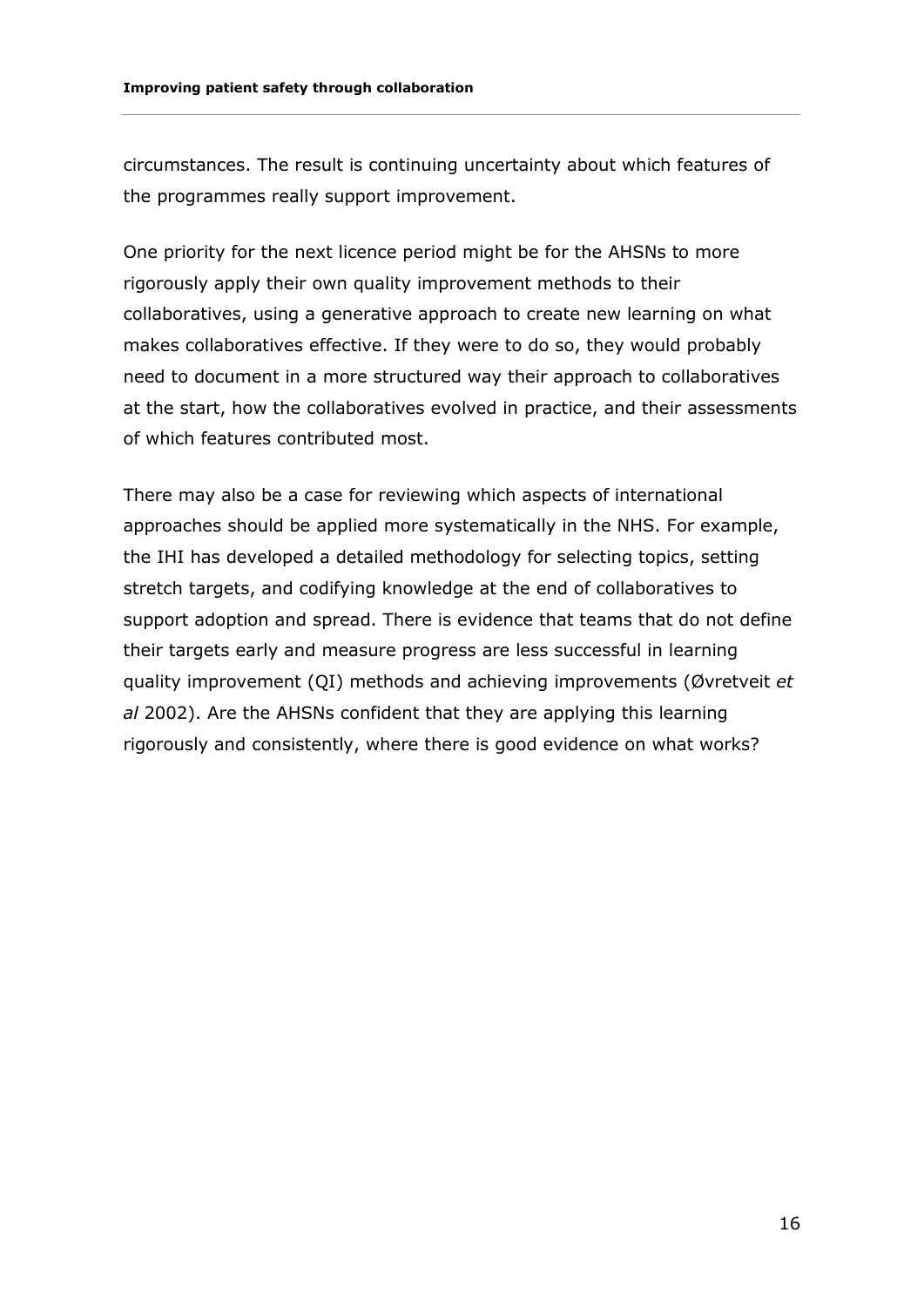### 7 Technical skills and practical wisdom

Our discussions with interviewees brought home to us the complex set of skills required to lead learning collaboratives effectively. The leaders of collaboratives need to be able to engage credibly with senior clinicians, managers and other staff in NHS organisations, each of whom bring different professional perspectives and may be sceptical of quality improvement methods (for example, the focus on rapid tests of change). They need to motivate these groups, create movements for change and maintain creative tension throughout the programme. They need to support staff in understanding improvement methodologies and help them to apply these tools in practice. Successful collaborative leaders bring expertise in many disciplines: medical science, designing tests of change, using data and statistics, consensus building, systems thinking, and managing change in organisations, among others. Research indicates that if participating teams respect the skills of the faculty leading the collaborative, they make more significant improvements (Hulscher *et al* 2013).

Our interviewees also highlighted the importance of 'practical wisdom' in the management of improvement initiatives. Improvement leaders rely on intuition as much as formal training in deciding how best to manage their collaboratives, improvise and adapt to meet different groups' needs, and 'feel their way' in identifying what will work best for particular groups and what might be holding them back. Interviewees described successful leaders of collaboratives as 'real pragmatists', 'savvy people' with 'practical, pragmatic experience'. Bringing these skills to bear might be even more important than adherence to formal protocols such as the structure of meetings or the approach to group learning. There does not appear to be any easy way for staff to acquire these skills. The only route is extensive experience of delivering interventions in complex systems.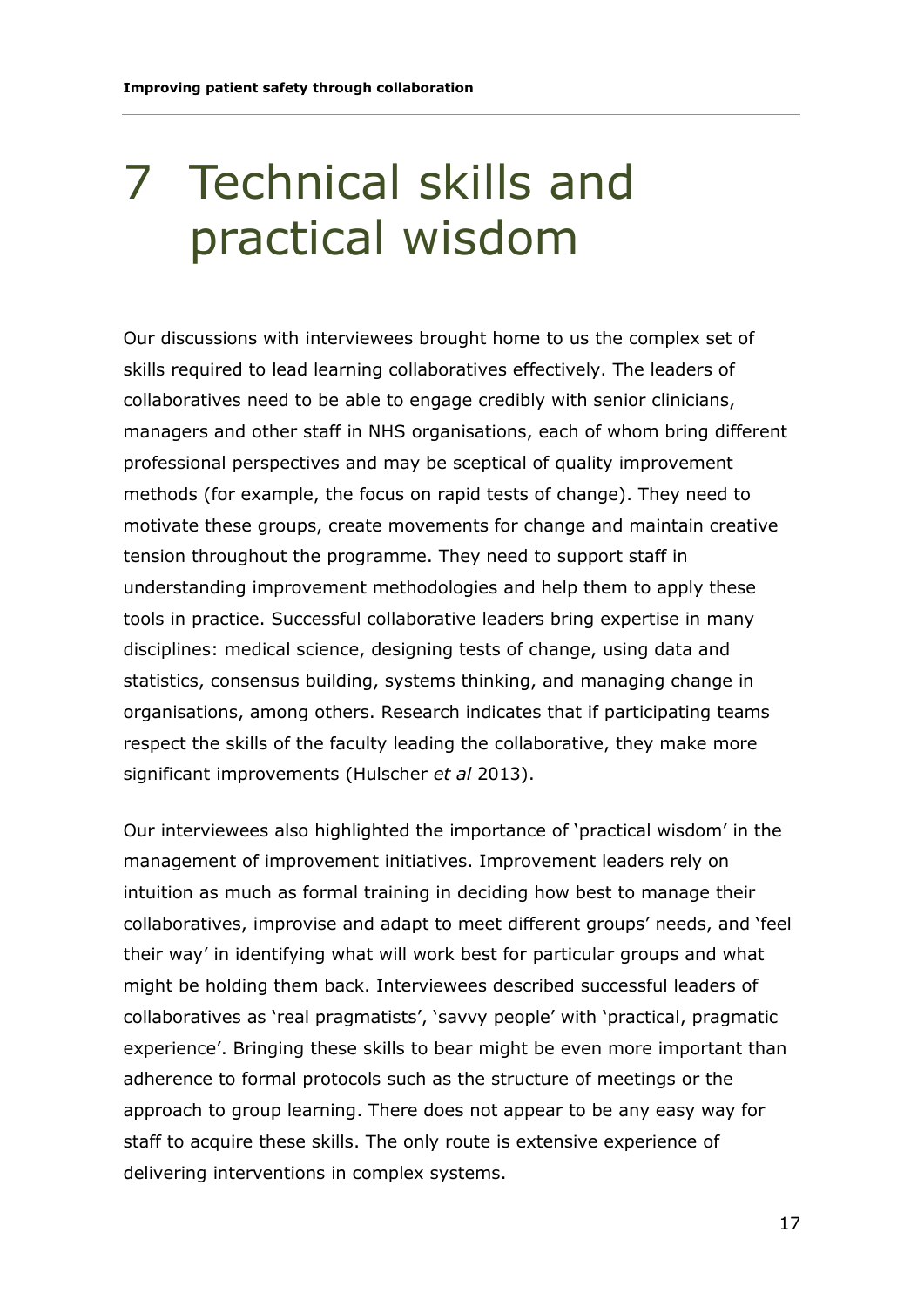According to interviewees, the most successful leaders of collaboratives also have strong personal relationships and experience of working within their local health systems. They bring a detailed knowledge of the personalities, the history and the dynamics of the local system, which helps them to decide how best to engage with local teams. Collaborative leaders who lack these insights into local context have struggled to be effective. Again, there seem to be no easy fixes for gaining these insights, only extensive experience of supporting improvement in a region.

As interviewees explained, attracting, developing and retaining people with these qualities remains extremely difficult. Staff who were accumulating experience have moved on to new roles because of uncertainty regarding the future of the collaboratives. In some regions, this means that relatively junior staff with limited practical experience are now running the collaboratives. Without the right leaders, there is a risk that collaboratives are pale imitations of effective programmes. More generally, participants in our roundtable discussion compared increasing professionalism among the staff responsible for quality improvement in the health systems of other developed countries with a continued lack of professional training for staff and expertise within the English system. According to one participant, 'the dumbing down of quality improvement in the NHS has been catastrophic'.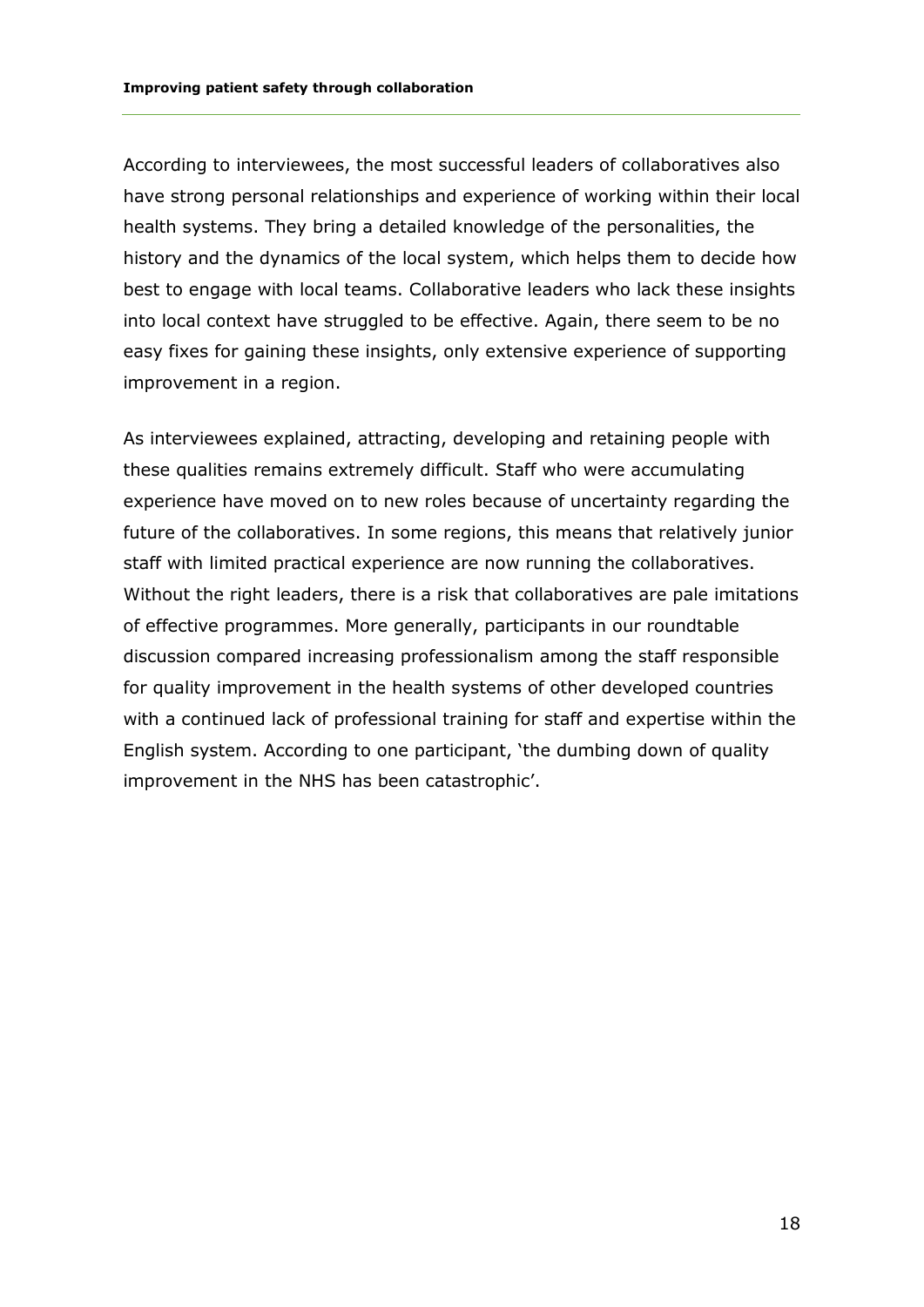#### 8 Localism or nationalism?

In 2014, government made a strong commitment to supporting locally led improvement collaboratives. The Mid Staffs scandal had reminded the NHS of the limits of top-down intervention (including targets and sanctions) in improving performance, particularly since they encouraged dissimulation rather than openness to learning. The national advisory group led by Don Berwick had recommended the development of regional or sub-regional collaborative networks rather than a national programme. As the Berwick Review noted, 'the best networks are those that are owned by their members, who determine priorities for their own learning' (National Advisory Group on the Safety of Patients in England 2013). In turn, NHS England committed to enabling organisations outside the centre to deliver locally-owned improvement programmes. NHS England also highlighted the importance of allowing them to set local priorities (Durkin 2014). Senior leaders announced that this would not be a 'top-down initiative', stating that 'It belongs to the local health communities who will provide the energy, ideas and innovations that will make it work' (The Health Foundation 2014).

Our interviewees explained that the collaboratives initially enjoyed broad freedom to select topics for their improvement networks that reflected local organisations' priorities and to work flexibly and collaboratively with local providers. One interviewee described the importance of open and supportive initial discussions. There was 'a real appreciation of an organisation that is coming to them offering help in a non-judgemental fashion... You can almost see them breathe a sigh of relief that we're not saying "you must do this, you must do that".' Another emphasised the importance of ensuring that 'there's no hint of a regulatory approach and that it's all very facilitative'.

Over time, there has been increasing pressure for the collaboratives to focus on delivering national priorities, in particular the three current nationwide programmes to raise awareness of the impact of culture on patient safety, to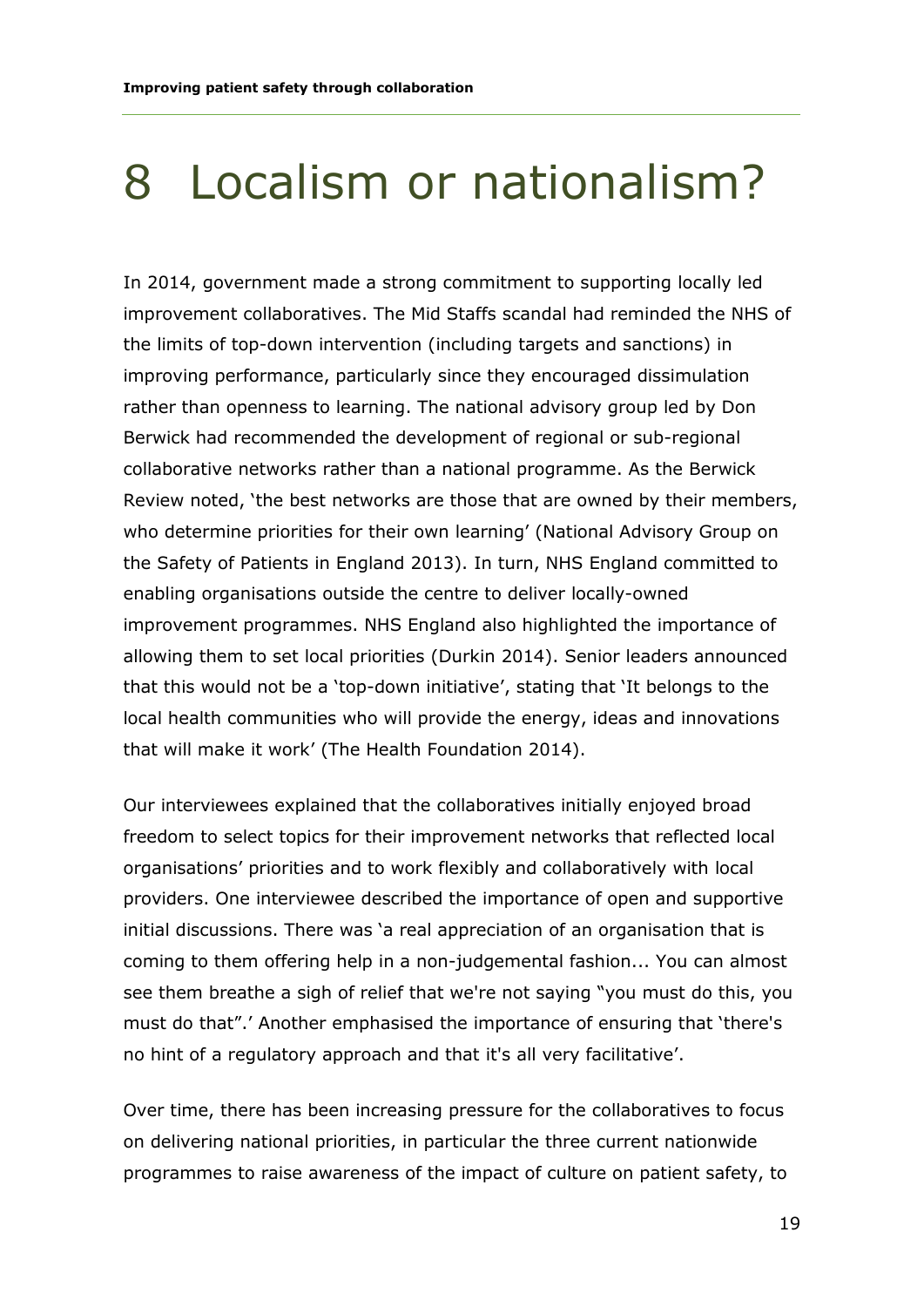improve identification of and support for patients who are deteriorating, and to improve the quality of maternal and neonatal services. Many interviewees were concerned that this renewed focus on national priorities would undermine the collaboratives' ability to respond to NHS organisations' local priorities. They were also concerned that a focus on national priorities could undermine local enthusiasm and commitment to working in improvement networks. They reported mixed experience of pursuing national priorities through the collaboratives, encountering challenges in securing commitment to the programmes and making them relevant to local context. The national programmes had worked well where they responded to local priorities, had a strong evidence base, and focused on effective local implementation rather than superficial compliance. They were less successful where they imposed an overly rigid model with insufficient scope for local adaptation.

There are clearly arguments for and against both local and national approaches to determining priorities and running improvement collaboratives. There may be benefits in ensuring a clearer set of national priorities for the collaboratives, so that they can pool resources where appropriate and work as a coherent network of networks.

Overall, however, we share interviewees' concerns that further attempts to bring the collaboratives into a single national programme – unless handled carefully – will undermine the effectiveness of the model. There is a risk that the collaboratives come to be seen as another arm of the national bodies, responsible for pursuing their agendas, and part of the apparatus for monitoring and intervening in local NHS organisations. If so, this may make it much harder for the AHSNs to maintain strong relationships with local NHS organisations, build movements for change, and create the right environment for improvement. Such a policy would also be inconsistent with successful approaches to quality improvement across sectors and countries, whichtypically forego top-down direction in favour of empowering local staff to lead change (Hulscher *et al* 2013; Solberg 2005; Wilson *et al* 2003; Øvretveit *et al* 2002). Participants in our roundtable discussion agreed on the need for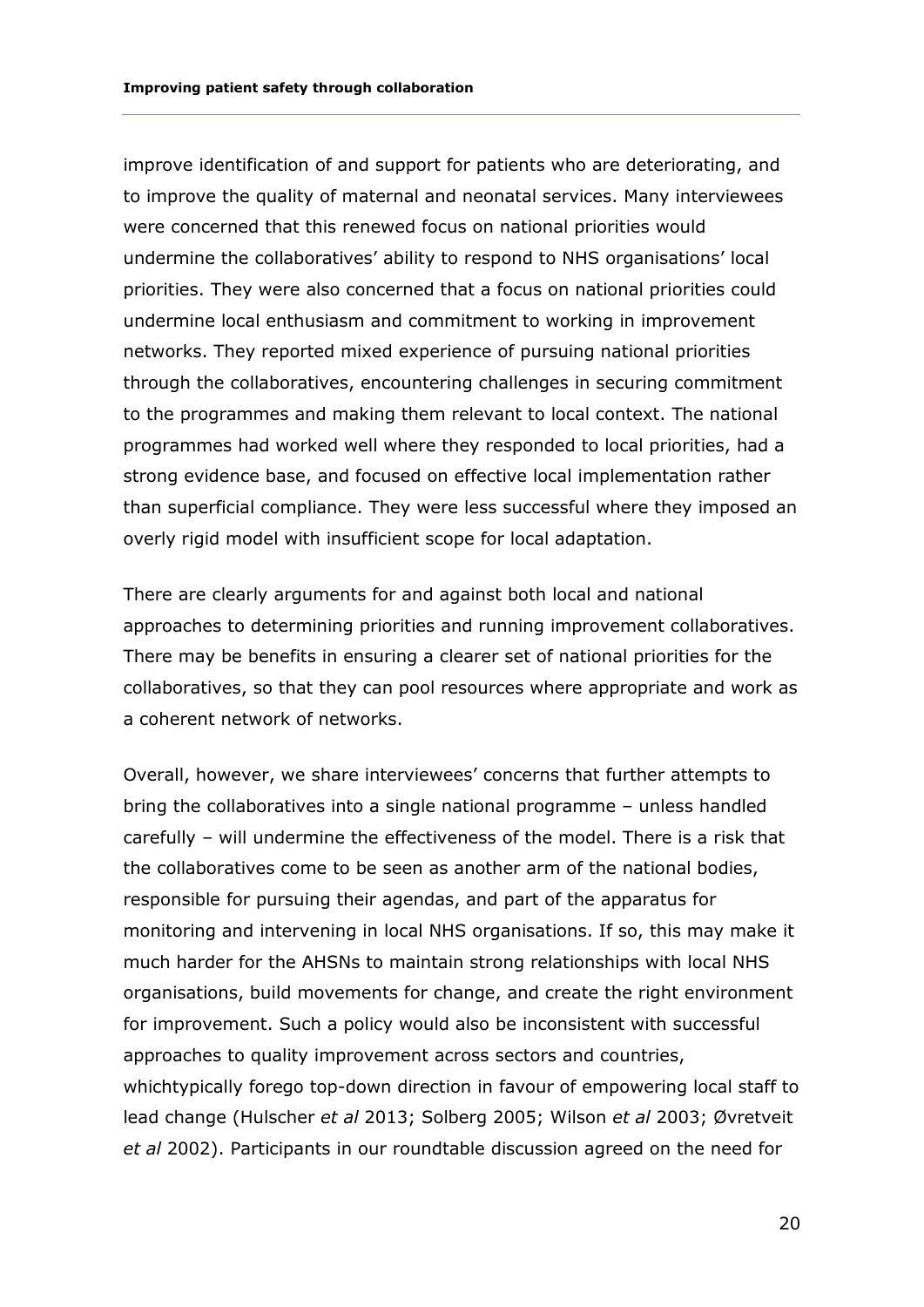greater clarity of goals at the national level but continued freedom at local level to decide how to implement them.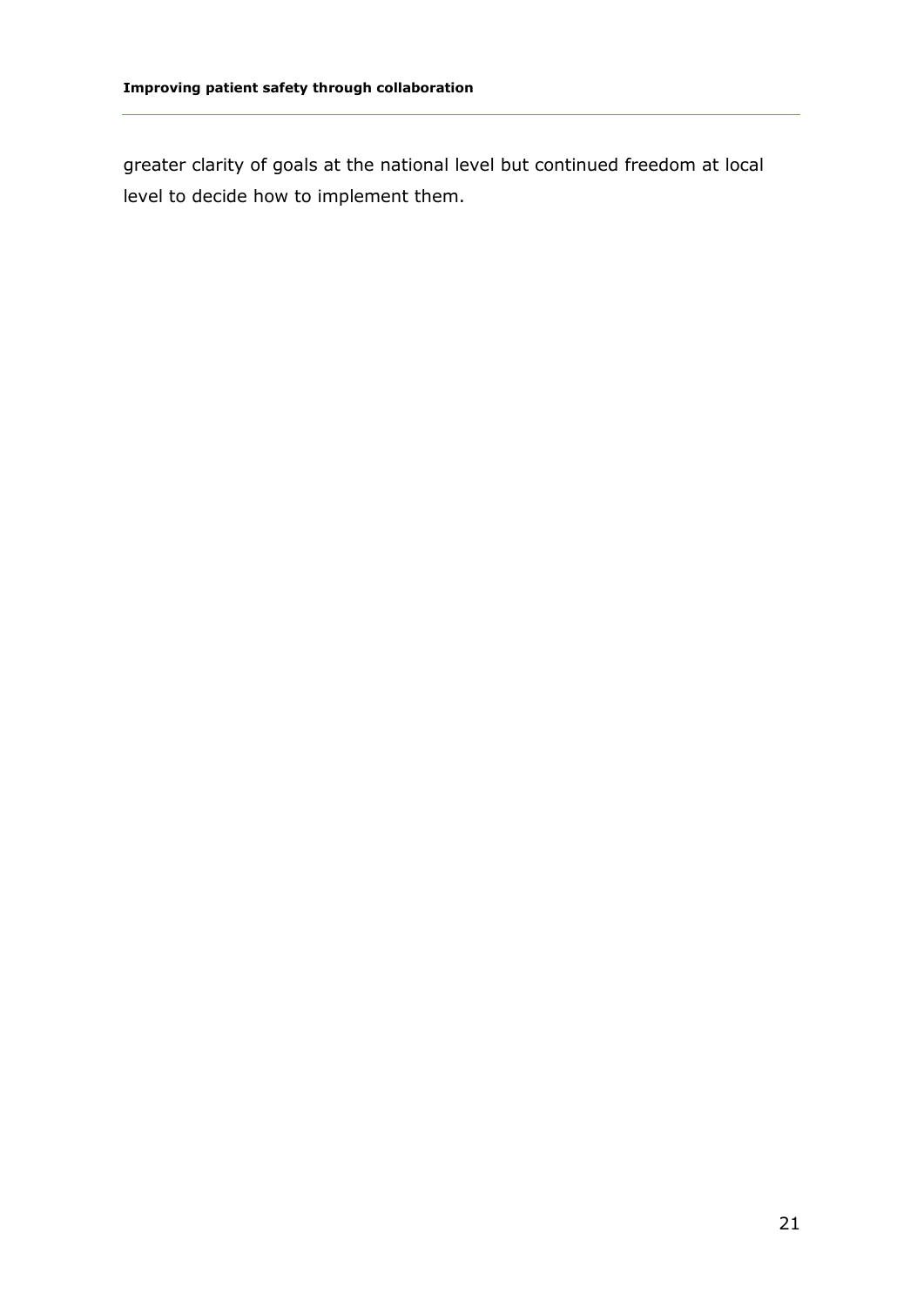### 9 Oversight of the collaboratives

When it established the collaboratives in 2014, NHS England made clear that the AHSNs would need to demonstrate their success and effective use of public money. They would be required to 'demonstrate a sustainable and statistically significant reduction in patient harm' within their first year of operation. However, NHS England noted that this should not turn into 'a process of performance management or command and control' (NHS England 2014). NHS England carried out an initial assessment of the collaboratives at the end of 2015, while the AHSN network and NHS Improvement subsequently published a detailed review (AHSN Network and NHS Improvement 2017). In autumn 2018, NHS Improvement completed a further review of the first four years of collaboratives. Each AHSN also accounts for performance in annual contract reviews and in its annual report.

Our interviewees recognised that the AHSNs needed to be held accountable for use of funds to improve patient safety. However, they also expressed concern about aspects of the oversight of collaboratives, including the pressure to deliver complex programmes and demonstrate benefits within very short timescales, and the amount of time small teams needed to dedicate to the process of justifying their collaborative's effectiveness. This was reducing the resourcing available to deliver improvement projects. According to one interviewee, 'there are too many reviews and debates on funding and structure. There isn't enough time to actually do things because we are buried under a justification process nearly all the time.'

There is a risk that this focus on demonstrating near-term impact undermines the AHSNs' ability to learn constructively about how to deliver effective improvement through the collaboratives. One danger is that this encourages the AHSNs to engage in 'comfort-seeking' behaviours: focusing on finding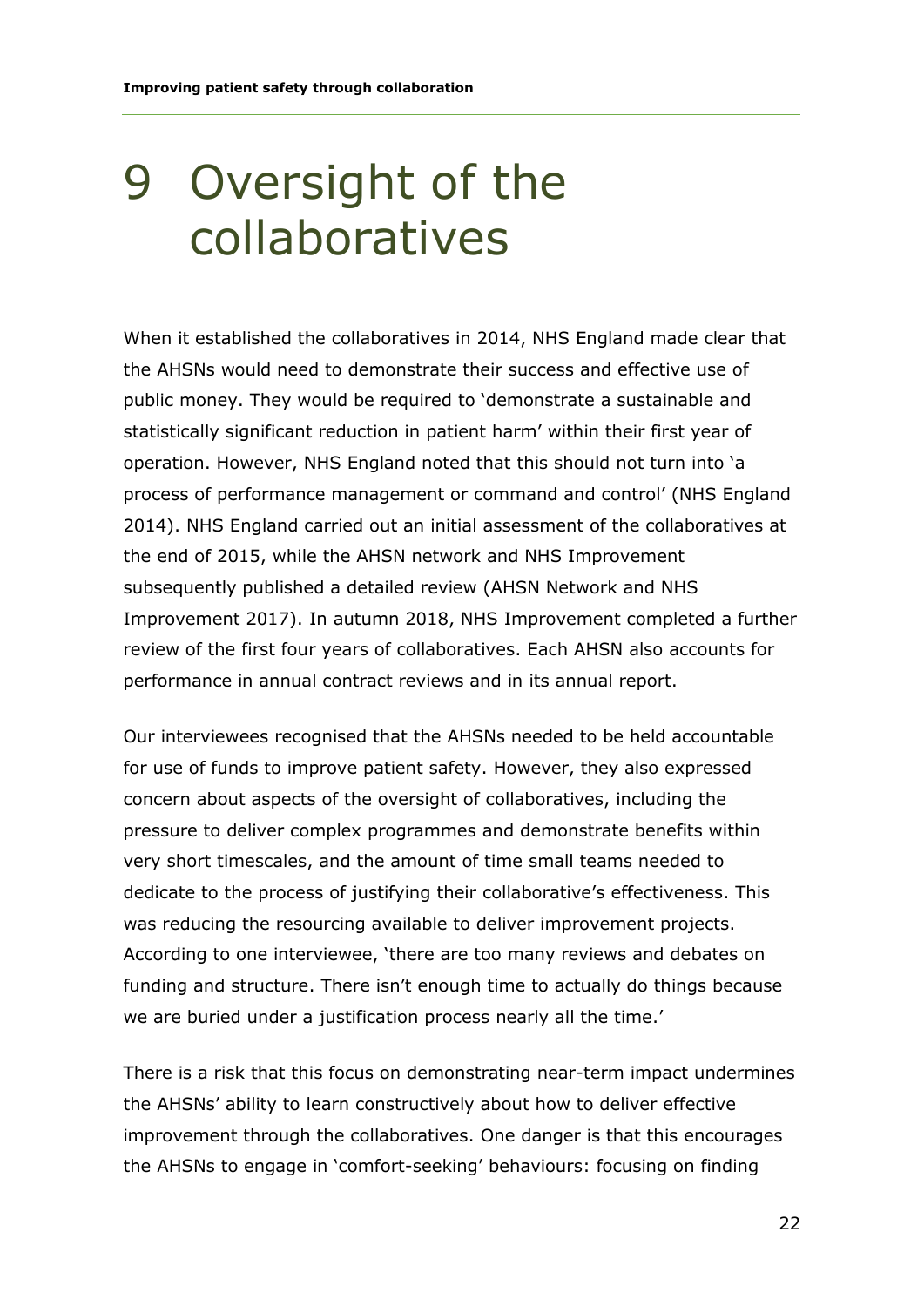confirmatory evidence of the benefits of collaboratives, while making it harder to conduct an honest appraisal of the strengths and weaknesses of programmes. Another danger is that this approach encourages the AHSNs to dedicate too great a proportion of their resources to the process of demonstrating impact, while crowding out those forms of appreciative enquiry discussed above, which might provide more useful practical learning on what works and what doesn't.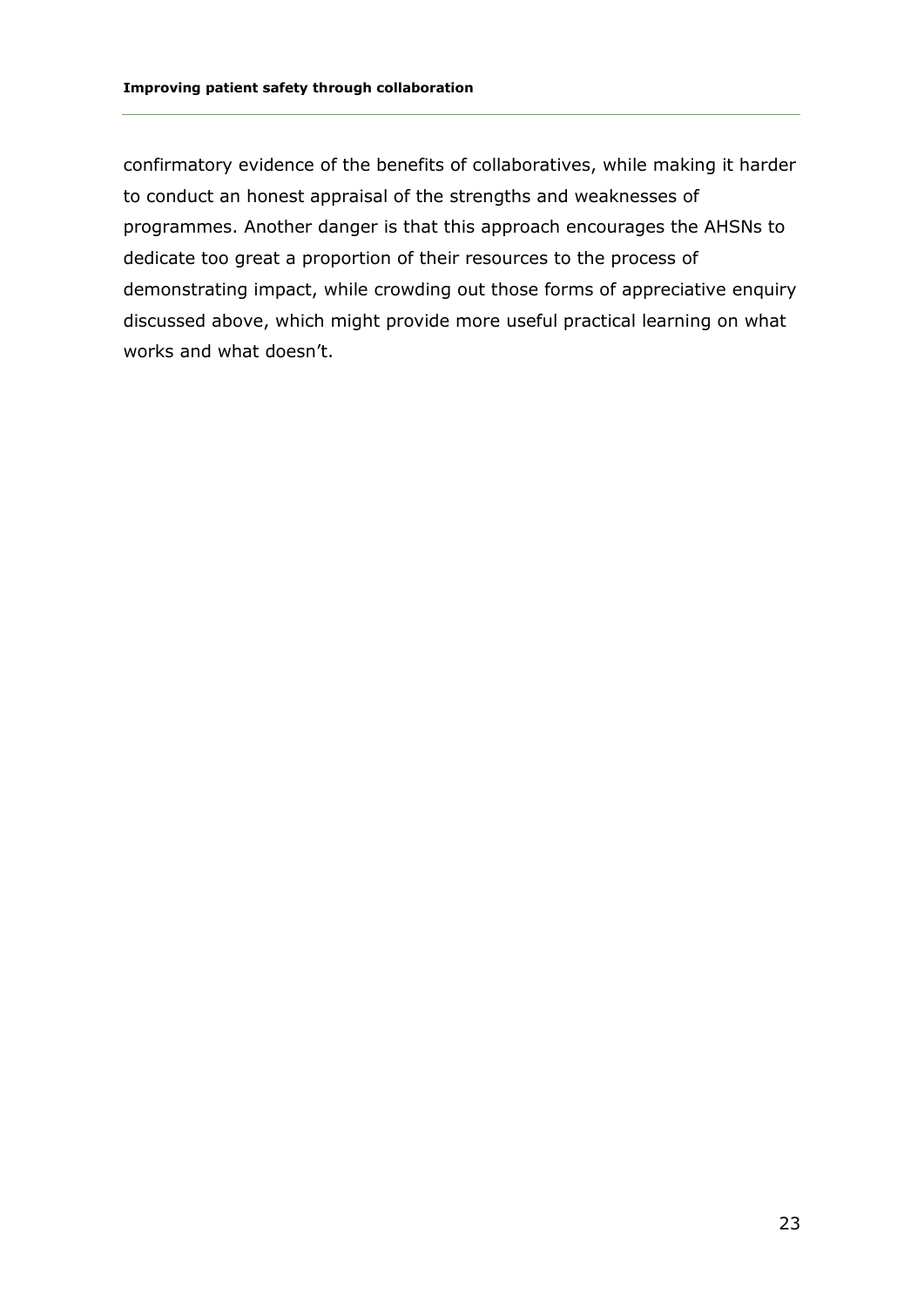### 10Small teams in a changing landscape

The AHSNs have small teams with an extremely broad set of responsibilities for improving patient safety across very large regions. For arguably very good reasons, the national NHS bodies gave the AHSNs an expansive remit in 2014, with their roles covering engaging with patients and the public, delivering culture change within a large and complex industry, supporting hundreds or thousands of local NHS organisations in learning improvement methods, and delivering collaborative programmes to support quality improvement in specific services. While this open remit has allowed for innovation, it has also resulted in teams who are stretched extremely thinly. Alternative approaches may have also made it harder for the collaborative teams across the AHSNs to work effectively together – for example, developing shared work programmes and combining resources where useful.

At the same time, the range of organisations playing major roles in safety and quality improvement has increased significantly. NHS Improvement is now playing a much more active role in supporting quality improvement, including through Getting It Right First Time (GIRFT) and other national programmes. NHS England is actively supporting improvement programmes, including NHS RightCare. Some hospital groups are developing their own teams and approaches for supporting quality improvement across their sites. NHS trusts are pooling resources and working together to improve performance (for example, the 16 trusts working within the Quest network in the north of England). An increasing number of NHS trusts now have significant quality improvement teams and are using their own methodologies – for example, the Wrightington, Wigan and Leigh (WWL) Way or Imperial College Healthcare's quality improvement hub. Organisations have pursued these initiatives pragmatically, rather than within an overarching strategy for quality improvement in the NHS.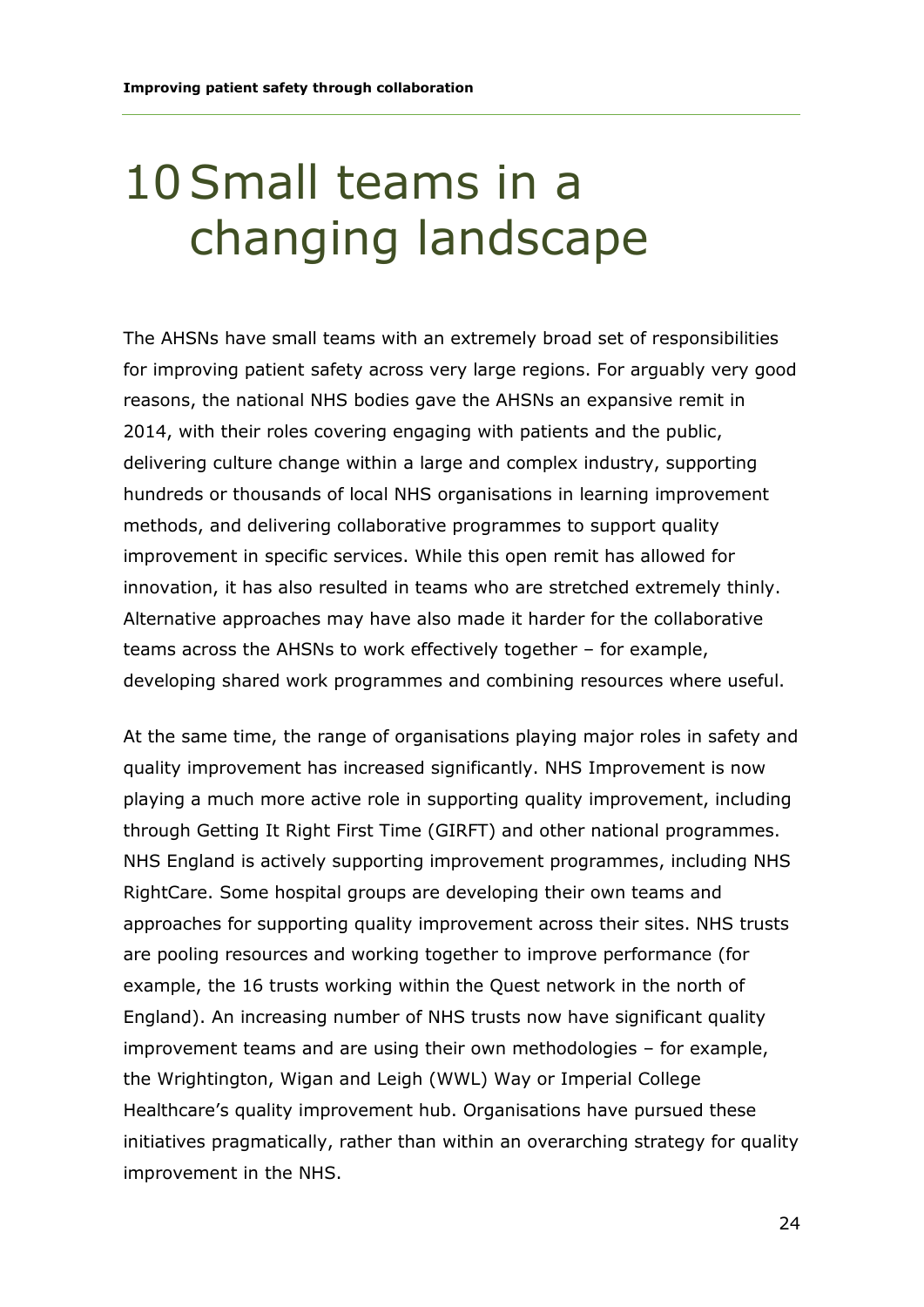Alongside these changes, commissioners and providers across English regions have established STPs to agree system-wide priorities, plan how best to use resources, and co-ordinate services. Fourteen of the original STPs are now developing closer partnerships under the banner of integrated care systems. Commissioners and providers are also working in much closer local collaborations. These new partnerships are still, for the most part, at an early stage and developing arrangements for joint working. Interviewees explained that a significant number of the STPs were focusing on immediate operational challenges and had not yet been able to dedicate substantial time to strategies for longer-term quality improvement in their systems. However, some are already considering or starting to develop improvement hubs. Over time, they might play an important role in co-ordinating and supporting regional improvement projects.

These developments inevitably raise questions about how best the AHSNs can contribute to safety and improvement alongside many other teams of experts and national or local programmes. Our interviewees were eager to establish greater clarity about their roles and where they should apply their limited resources to have greatest impact. At the same time, leaders held different views about the best way forward, as well as a sense that regions were at different stages of development and might need different types of support. We discussed various options with interviewees, as follows.

- The AHSNs might focus more clearly on delivering improvement programmes rather than education, training and culture change. Some interviewees argued that the best way for the AHSNs to contribute to these objectives was through practical improvement projects.
- The AHSNs might develop a clearer methodology for determining when they should run regional or cross-regional improvement collaboratives rather than relying on individual organisations to pursue their own independent improvement activities.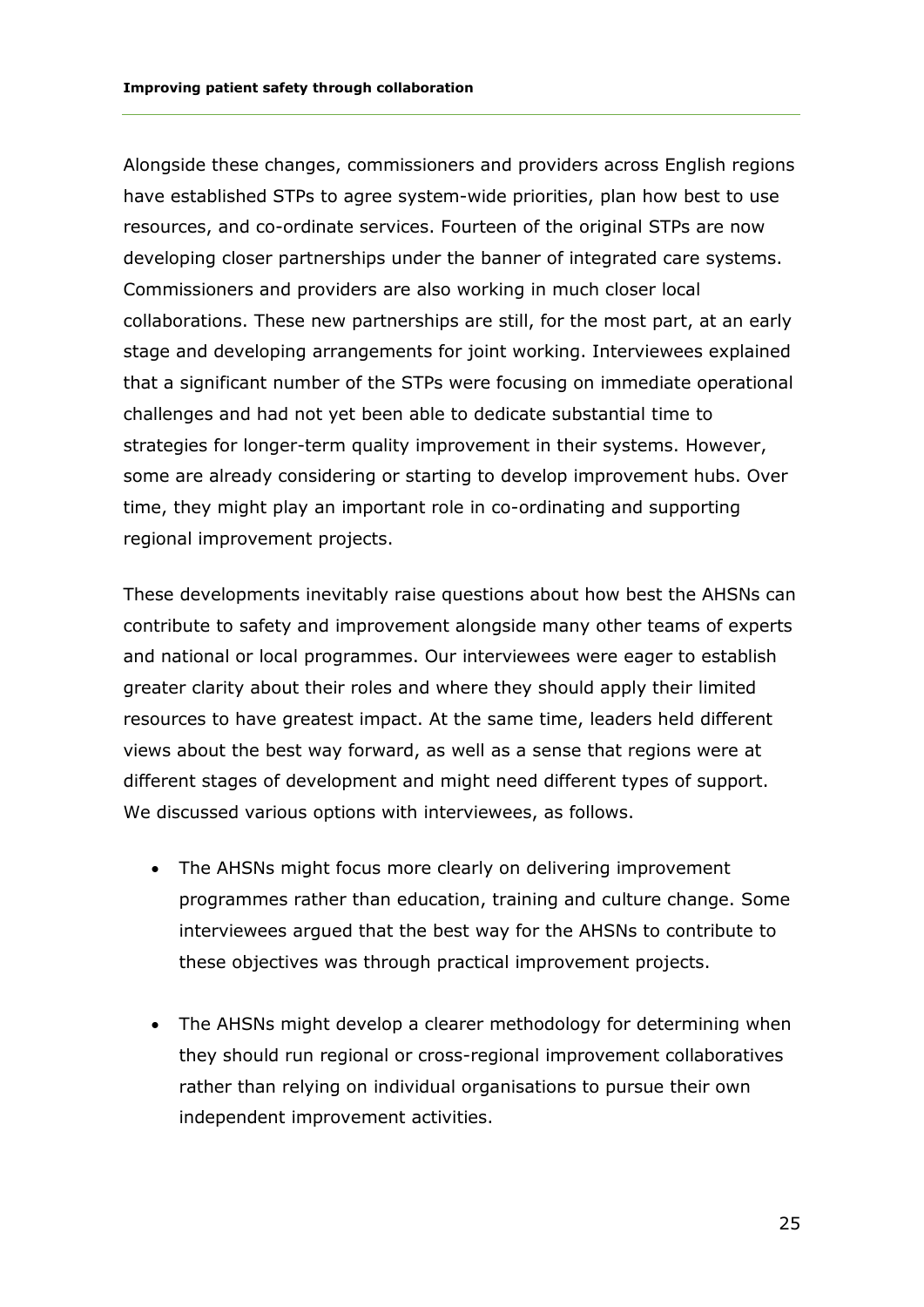- The AHSNs might focus more exclusively on horizontal collaboratives where there are particular benefits in learning across a large number of sites, leaving other organisations to support vertical collaboratives that bring together partners within local systems.
- Alternatively, the AHSNs might dedicate more of their resource to supporting improvement projects that bring together primary care, community services, hospitals and other parts of local systems, given the evidence of benefits of these cross-system improvement projects and the potential benefits of an independent organisation supporting and facilitating them.
- The AHSNs might focus to a greater degree on parts of the health and care system that lacked existing infrastructure and expertise to deliver quality improvement – for example, continuing their work in primary care and with care homes.

While interviewees were eager for greater clarity, there was little consensus about the best way forward. There was also concern that pursuing uniformity for its own sake would prevent AHSNs doing useful things that worked for their regions. These different views reflect considerable continuing uncertainty about the most effective ways of supporting regional systems; what are the merits of attempting to change culture through assessments and awarenessraising versus through practical improvement projects, for example? In part, the range of perspectives might reflect differences in regional health systems: some have leading hospitals with significant improvement capability and alternative sources of expertise such as the Advancing Quality Alliance (AQuA) and Haelo, while others do not.

Perhaps most importantly, there is still considerable uncertainty about the pace and direction of institutional change within regional and local systems. For example, how long will it take for STPs or integrated care systems to coalesce as entities with the resources to lead quality improvement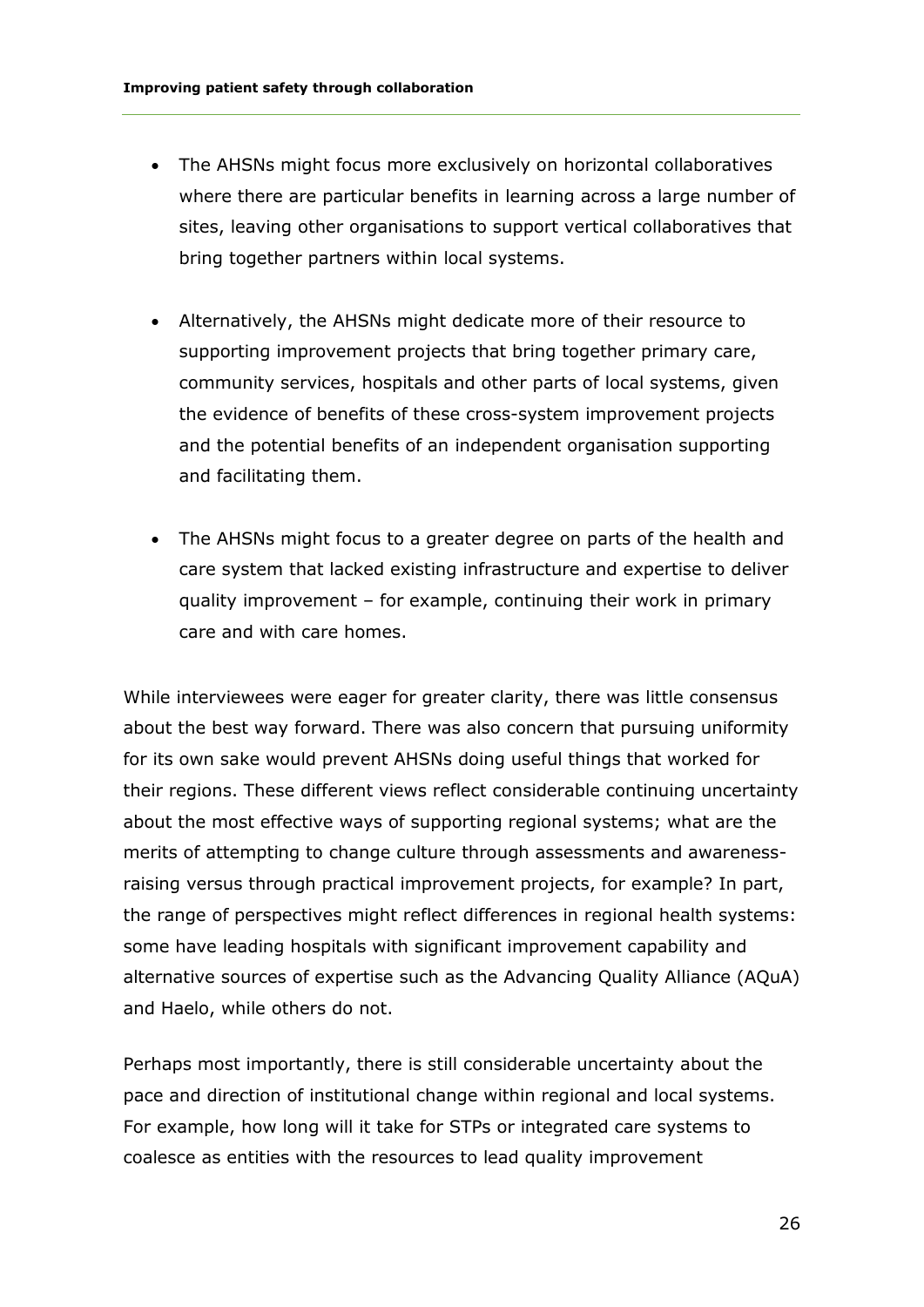programmes? To what extent will they play a regulatory role, on behalf of the national NHS bodies within regional health systems? Will they develop the types of culture that have supported improvement in Canterbury or Jönköping? Until we know more, it is very hard to make informed decisions on how the institutions responsible for supporting quality improvement should adapt to a changing commissioning and provider landscape.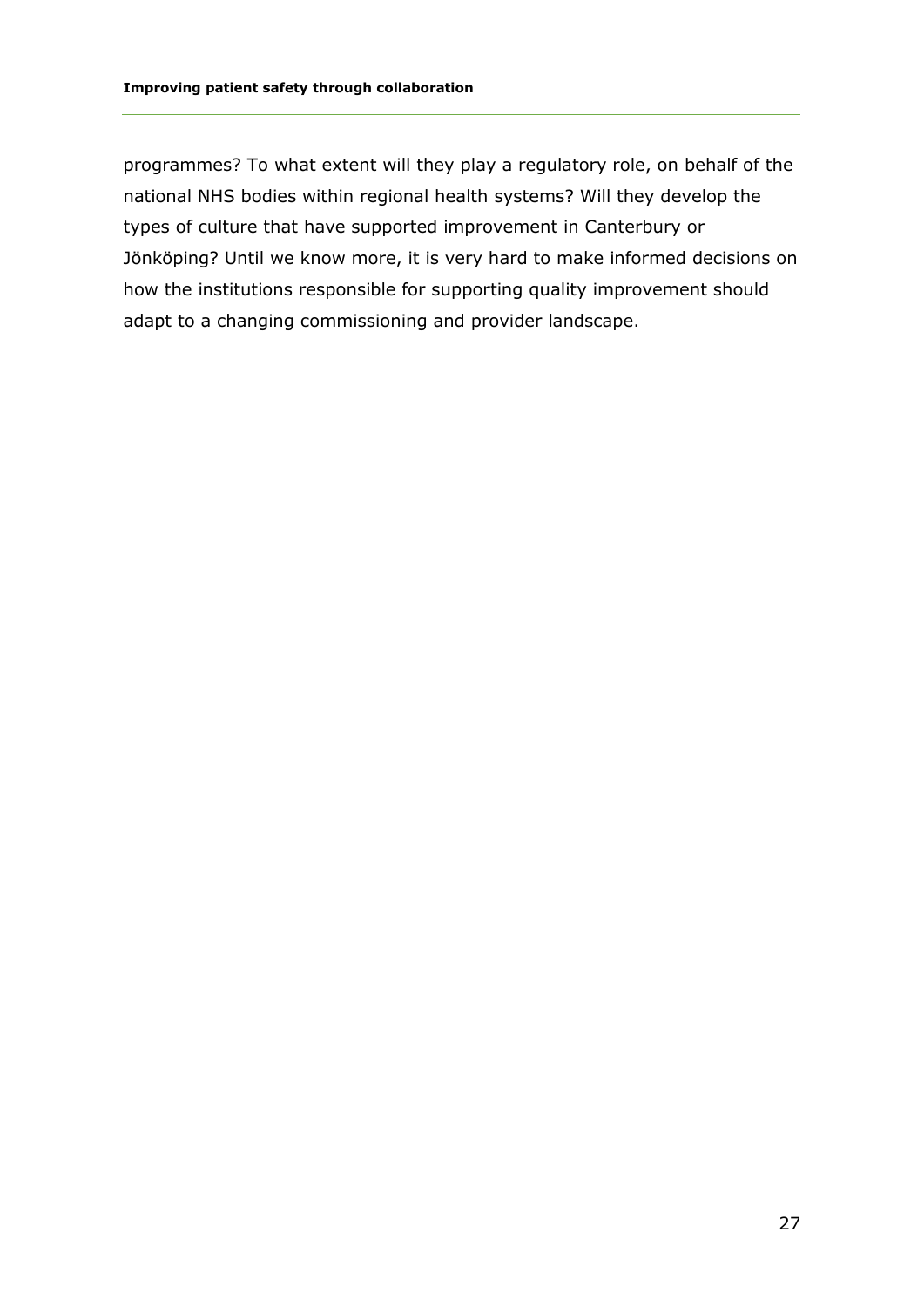#### 11Alternative ideologies for improvement

In part, these alternative perspectives on the AHSNs' future role reflect different views on the best approach and model for supporting quality improvement in the NHS. In 2014, soon after the Lansley reforms, the focus was on improving quality and safety in individual services. People saw benefits in collaborative models that brought services from different sites together to benchmark performance and share learning, alongside these sites' individual quality improvement efforts.

In recent years, interest has shifted, at least to some extent, away from models for improving individual services across sites to models for improving how different services work together in local systems. Rather than bringing the same services from different sites together, the improvement teams in Canterbury and Jönköping focus more on bringing groups of people from primary, community and hospital services within a system together to share perspectives and identify opportunities for innovation.

From our perspective, there is an important role for both approaches to improvement in the NHS. The collaborative model works in part by creating a movement for change and creating an element of competition to improve, while at the same time allowing for learning by comparing different practices across sites. Meanwhile, the Canterbury and Jönköping approaches work in part by cultivating a shared vision among participants in a local system, building sustained relationships across the local system, and developing a common language for system-wide improvement. We need to be able to deploy both toolkits, and it would be helpful to generate a clearer understanding of which approach works best for particular challenges. For each model, there appear to be strong benefits in having organisations that sit slightly apart from regulators and individual provider organisations – such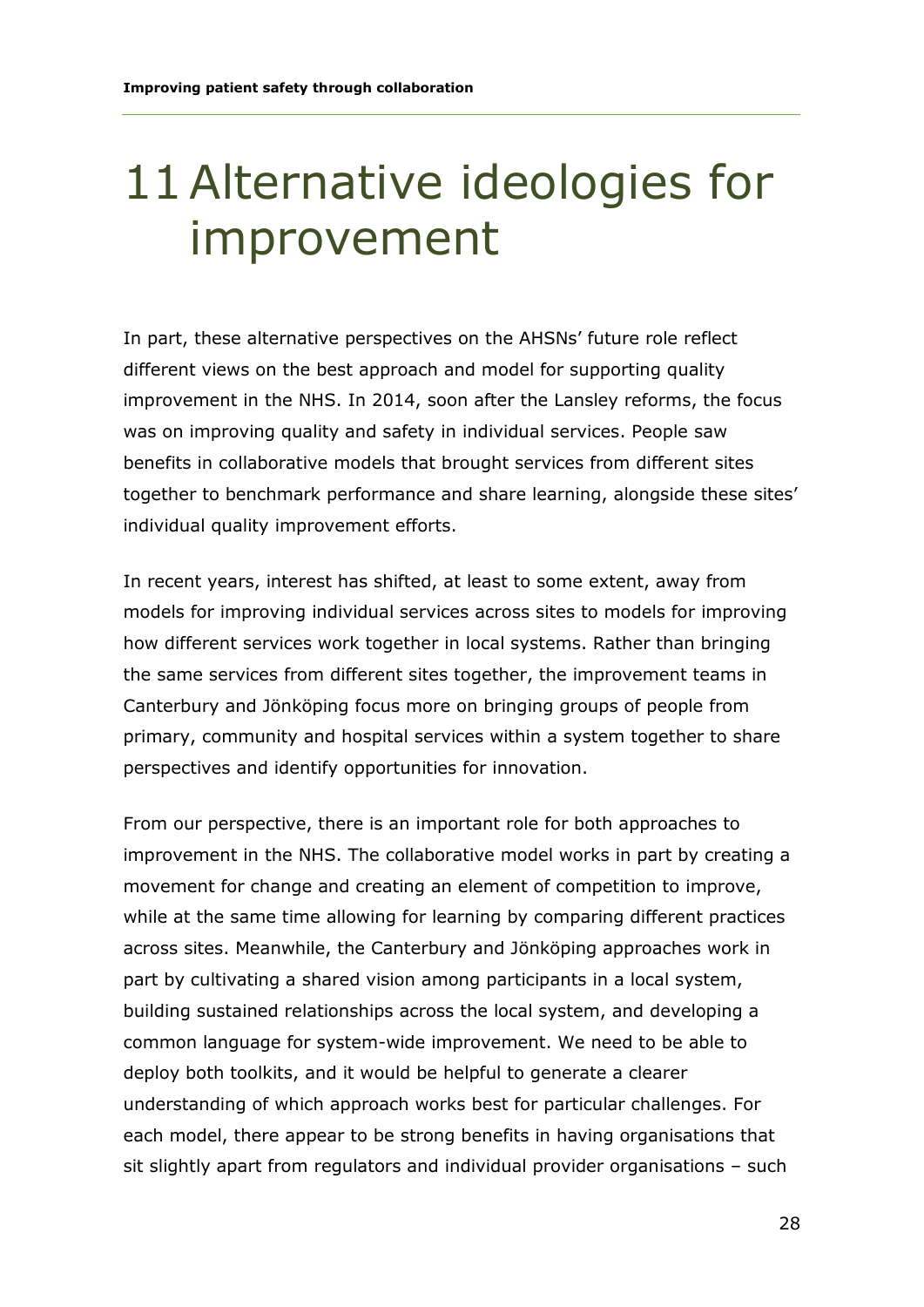as the IHI, Jönköping's Qulturum Institute, or Canterbury's Health Pathways – who can act as conveners, offer improvement support for the system as a whole, and provide a safe space for improvement projects.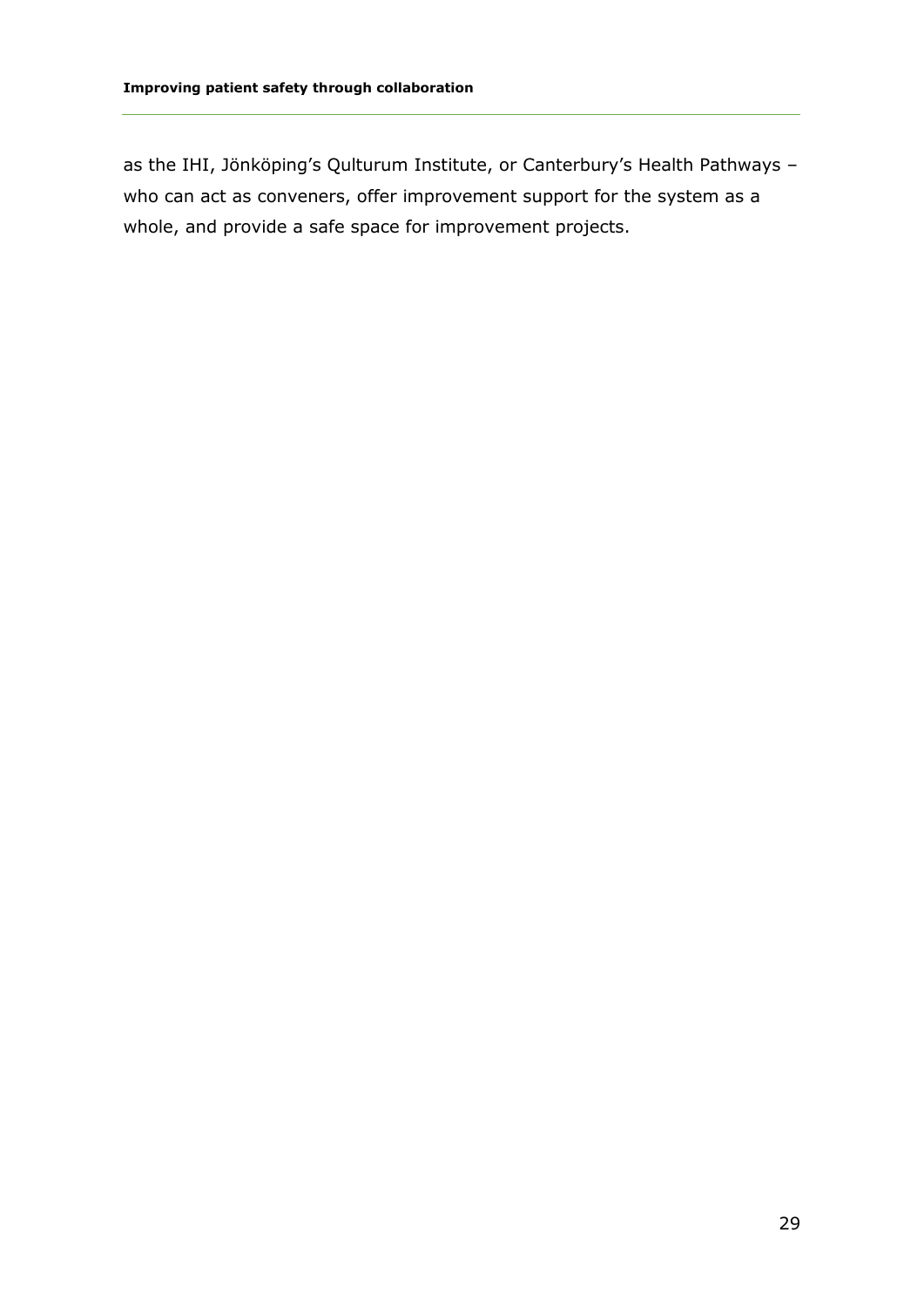### 12Tentative recommendations

We hesitate to make sweeping recommendations about the future of the collaboratives based on a brief review. Leaders in the national NHS bodies and the AHSNs have greater understanding of the issues discussed here and greater practical experience of supporting improvement. Where there are differences of view, there are good arguments on either side and no obvious way of choosing between them. We hope the suggestions that follow are a helpful starting point for further discussion.

#### *A clearer sense of purpose*

While there were initial benefits in giving the AHSNs a broad remit, they would probably now benefit from having a clearer sense of how they should use limited resources to improve patient safety. This would help them to understand their role alongside other organisations responsible for quality improvement and make it easier for them to work as an effective network. As participants in our roundtable discussion put it, the collaboratives need to have a clear USP (unique selling point) in comparison with the many other organisations involved in safety and improvement.

One option might be for the AHSNs to focus more exclusively on supporting regional or cross-regional collaboratives to deliver improvement in or across specific services, addressing topics where there are particular reasons to believe that collaboratives are the right method for pursuing improvement. They would continue to help change cultures and develop understanding of quality improvement methodologies while doing so.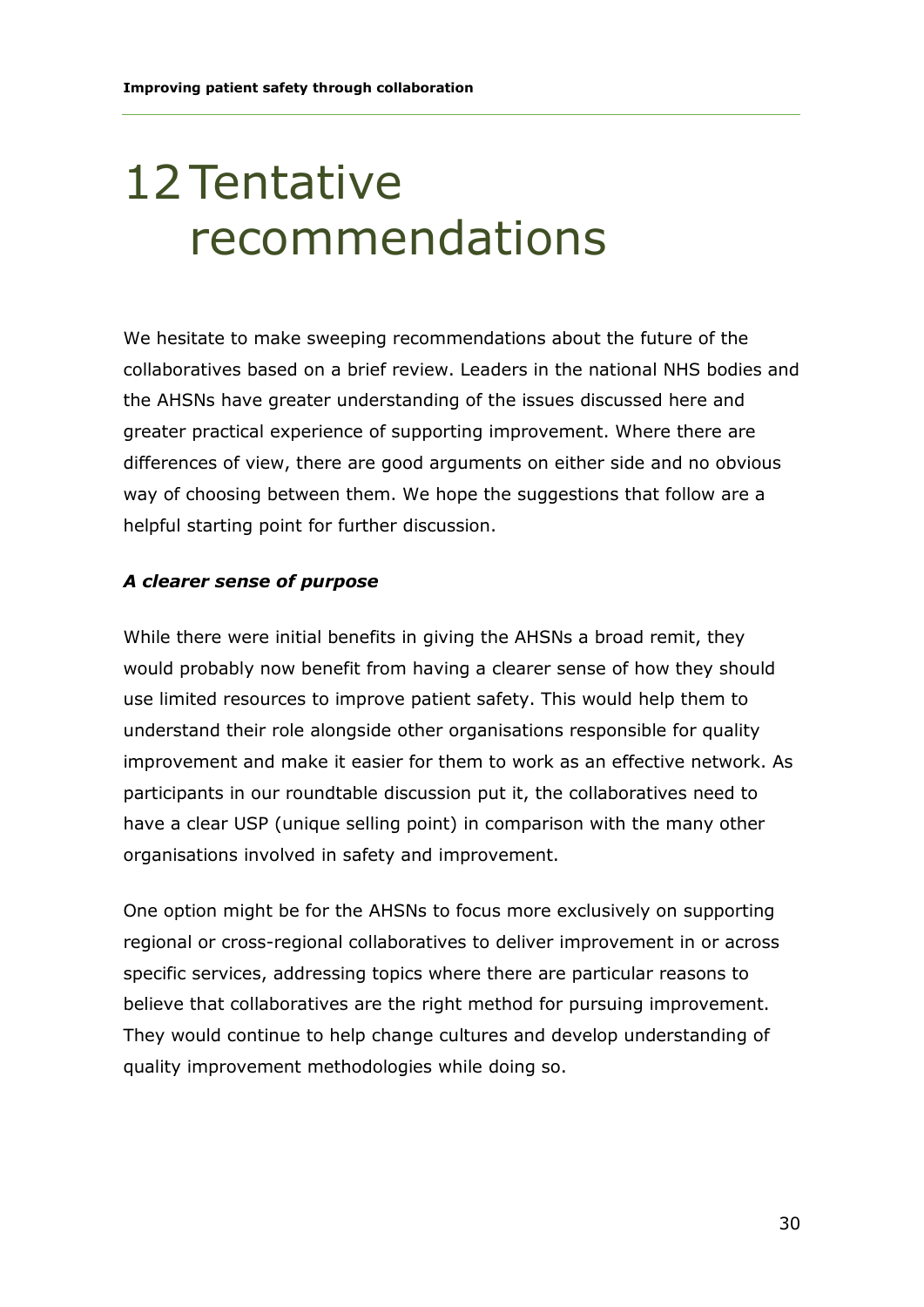#### *Integrating safety with improvement*

All of the AHSNs should bring together their staff responsible for patient safety and staff responsible for supporting other quality improvement programmes into a single team and pursue integrated work programmes for improving patient safety and quality improvement. The Berwick Review did not envisage collaboratives that would focus just on patient safety rather than on broader service improvement. In practice, almost all effective collaboratives seek to introduce innovation, support quality improvement and improve safety rather than do just one of these things.

The AHSNs' patient safety teams will lack visibility, relationships and connections into NHS organisations and access to resources if they operate in isolation. The national NHS bodies may be able to help the AHSNs to bring these activities together in how they commission the AHSNs' work – for example, by not requiring them to account separately for their impact on safety and other forms of improvement. A small number of the AHSNs may need to demonstrate stronger commitment to patient safety, alongside other priorities, in their next contract period.

#### *A commitment to localism*

While there is a case for the AHSNs to continue to support national safety and improvement programmes, we would encourage the national bodies and AHSNs to keep in mind the reasons for adopting locally led approaches to the collaboratives following Mid Staffs and the Berwick Review. There were good reasons for seeking to separate the work of quality improvement from the regulatory functions of sanctioning and intervening to address poor performance. There is also good evidence of the benefits of programmes that address local priorities and support local adaptation. Where organisations feel compelled to participate in collaboratives, this undermines effectiveness. Our discussions suggested the need for greater clarity regarding the goals of the collaboratives, but continued flexibility to decide how to deliver them locally.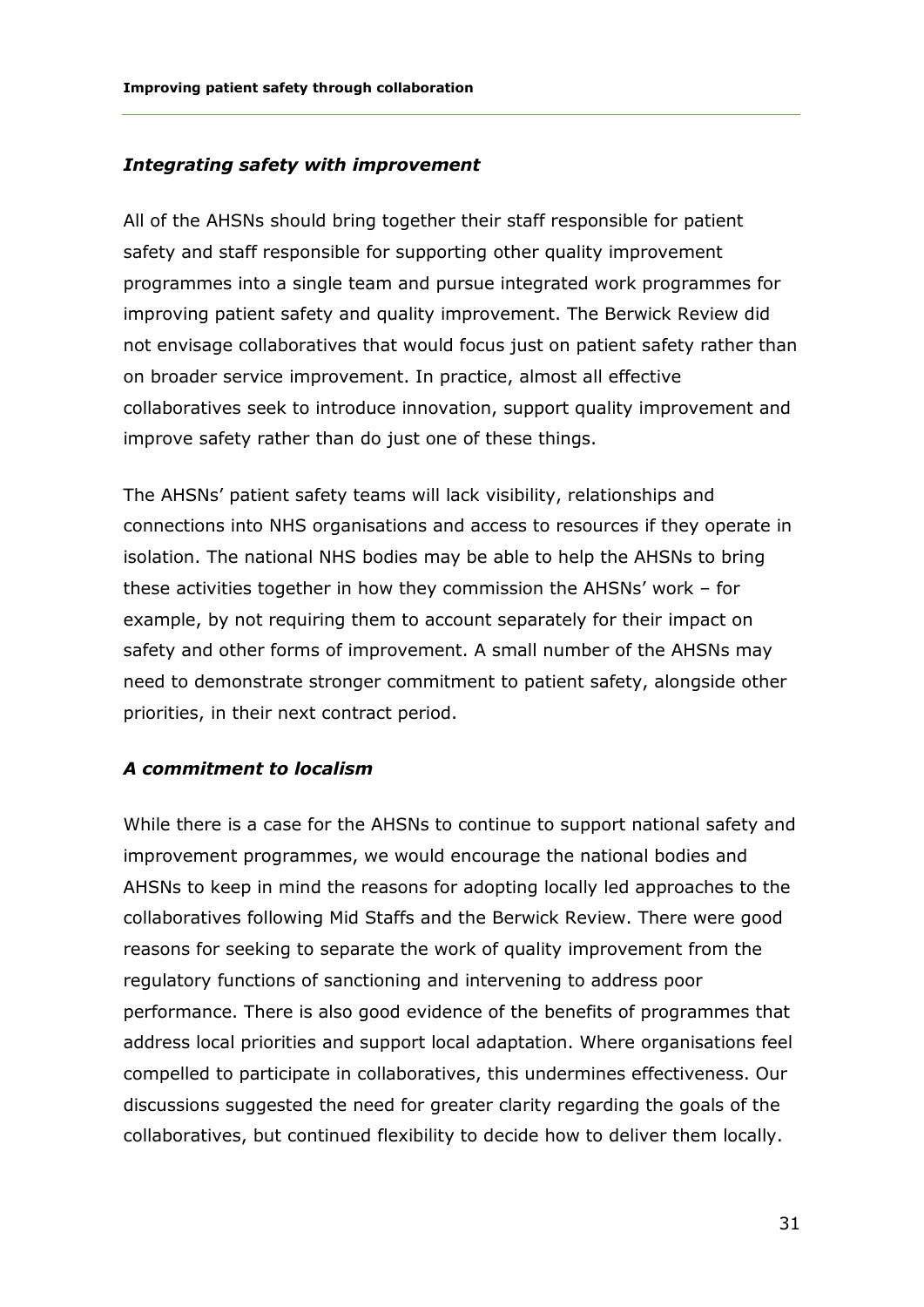#### *Adapting to a changing landscape*

The AHSNs will need to adapt to changes in the NHS landscape. They will need to collaborate effectively with STPs and integrated care systems. They will also need to decide how to work in synergy with the growing number of other organisations with an interest in, and resources to support, quality improvement. The most successful AHSNs are building strong links with STPs and local systems and pooling resources with hospitals' improvement hubs to deliver more effective programmes. There are good arguments for retaining improvement teams that sit outside the NHS's regulatory hierarchy and individual providers, who are able to take a system-wide view, act as conveners and provide a safe space for improvement. At this stage, there is considerable uncertainty about how these new regional and local systems will develop.

#### *Sustaining relationships*

One resounding message from this work is the importance of retaining senior improvement leaders with strong relationships with local NHS organisations, detailed understanding of local context and the practical wisdom that comes with practice in supporting improvement. While there will always be discussions about organisational structures, retaining these staff in local systems and helping them to build relationships and experience is likely to have a much greater impact on effectiveness.

The national NHS bodies need to break the cycle of reorganisation of improvement institutions and recurring uncertainty regarding funding that discourages talented staff from taking or staying in improvement roles. Instead, the national NHS bodies and AHSNs should do everything they can to establish more stable improvement roles and improvement careers. As Ham, Berwick and Dixon argued in 2016, 'Above all, the NHS needs a much greater degree of stability and constancy of purpose, the lack of which confounds farsighted investments, co-operation, trust and growth of knowledge, all of which are essential for continual improvement' (Ham *et al* 2016).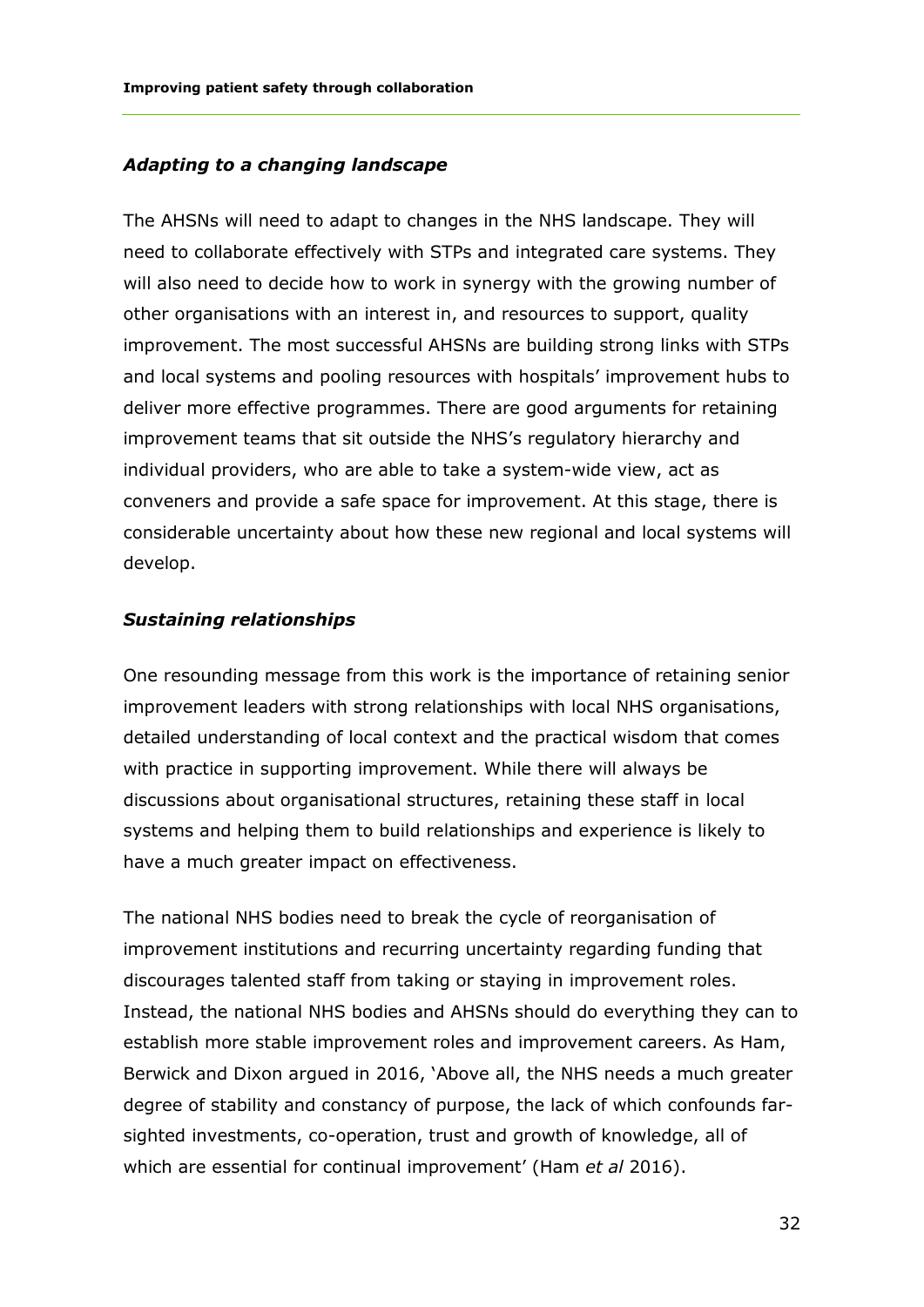#### *A focus on appreciative enquiry*

We recommend that both the national NHS bodies and the AHSNs refocus their evaluation and reporting away from justifying the impact of the collaboratives towards generating useful practical knowledge of what approaches work best in particular circumstances. We already have abundant evidence that the collaborative model can deliver substantial improvements. What we lack is sufficiently granular information on how to run collaboratives as effectively as possible. In doing so, the AHSNs should be able to develop a much greater understanding for the health system of when to run collaboratives rather than other approaches, a clearer understanding of the active ingredients, and a tighter methodology for planning, running collaboratives and sustaining improvements. They might contribute to developing a common language in the NHS for collaborative improvement.

The national NHS bodies might also explore opportunities to reduce reporting burdens for the AHSNs so that they can focus a greater proportion of limited resources on improvement projects. It also feels important for the national NHS bodies to maintain a partnership model for working with the AHSNs and their collaboratives.

#### *Realism about resourcing and impact*

Finally, we recommend that the national NHS bodies and AHSNs be realistic about the appropriate resourcing for collaborative improvement projects and what small teams can achieve within extremely large regional health systems. As Ham *et al* (2016) argued, it takes time to demonstrate progress through quality improvement. Like other NHS services, there is a risk of asking the collaboratives to do too much, too quickly, at too large a scale given the available resources and the readiness of regional systems. This would undermine their effectiveness and damage the credibility of quality improvement methods in the NHS.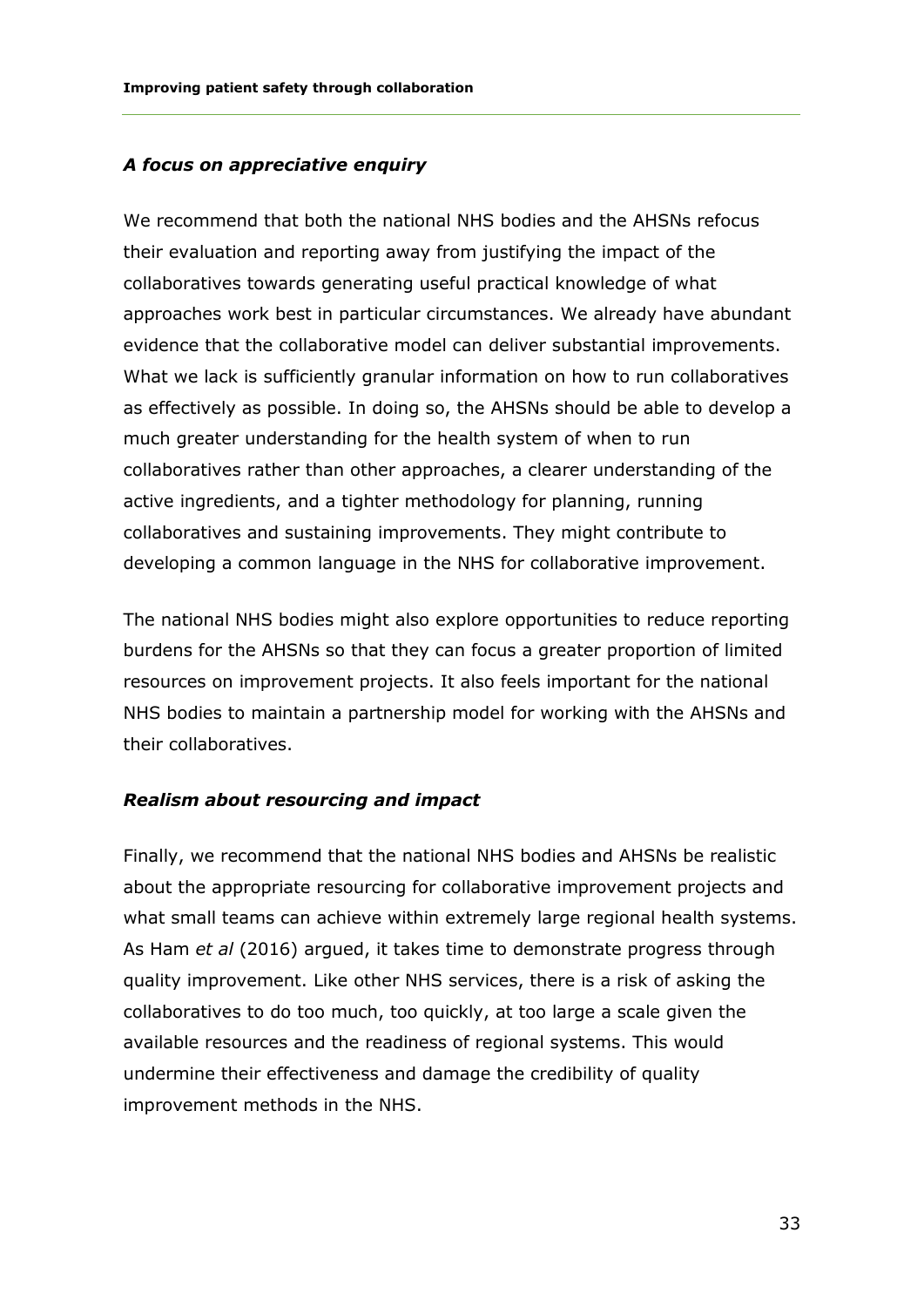#### While resourcing remains extremely limited, the best approach would appear to be for the AHSNs to run a small number of collaboratives, but to deliver them to a high standard, adhering to the most important elements of the successful collaboratives in other countries, and to sustain improvements before moving on to new priorities. This could do a huge amount to win greater numbers of clinicians and managers over to the collaborative method.

None of these are particularly palatable messages for a health system with limited resources in search of rapid transformation. The difficult truth is that while quality improvement can have a significant impact, the benefits of individual projects can often be quite limited and it takes significant time and investment before systems start to see substantial benefits. As Ham *et al* have argued, it is crucial for 'leaders at all levels to hold their nerve. As difficult as a quality improvement strategy is, and as long as it may take to harvest the needed changes at full scale, we simply do not see a more promising alternative' (Ham *et al* 2016).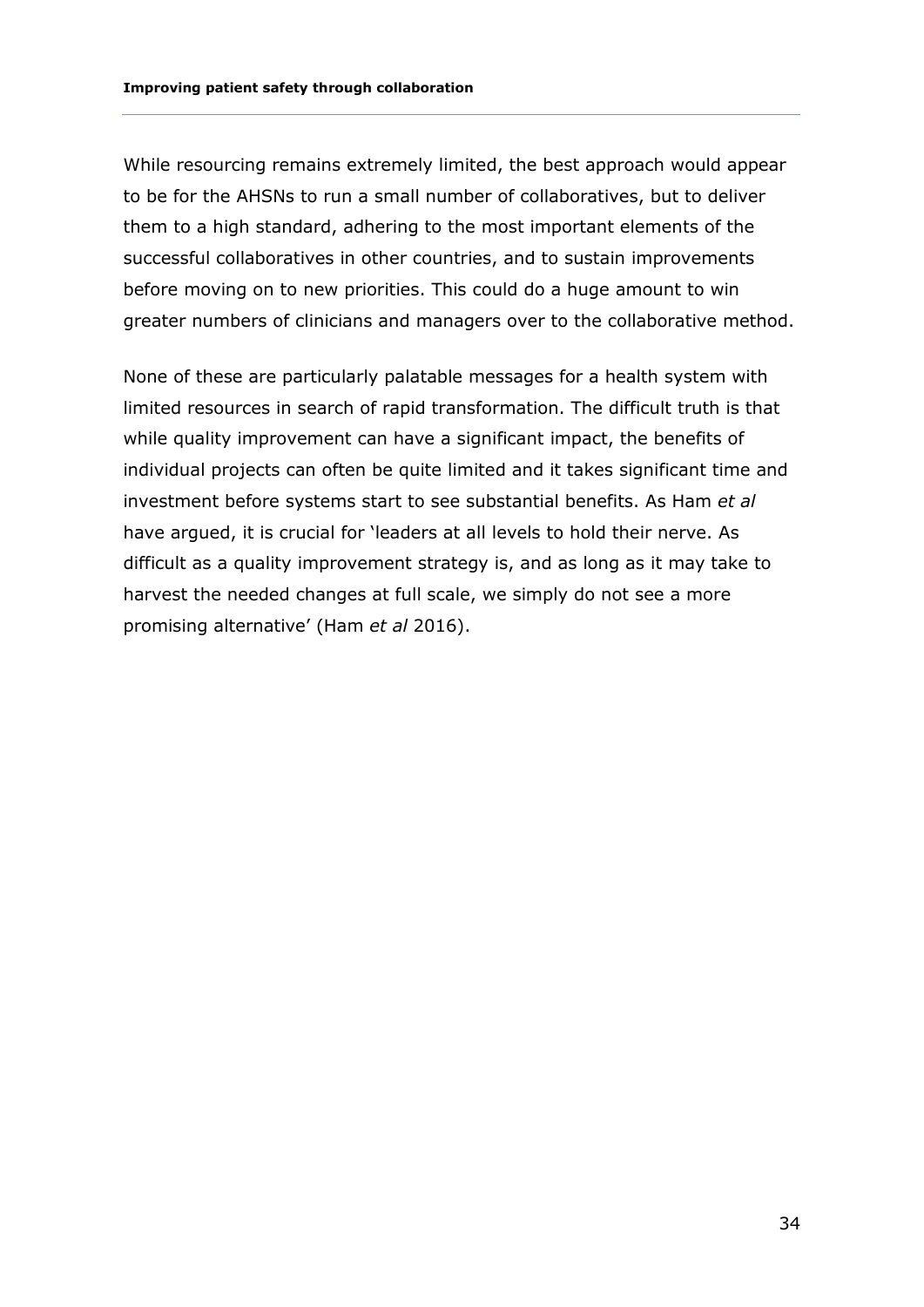#### 13References

Academic Health Science Network and NHS Improvement (2017). *A commitment to act: patient safety collaboratives.* Available at: [www.ahsnnetwork.com/wp-content/uploads/2017/05/PSC-Brochure](http://www.ahsnnetwork.com/wp-content/uploads/2017/05/PSC-Brochure-interactive.pdf)[interactive.pdf](http://www.ahsnnetwork.com/wp-content/uploads/2017/05/PSC-Brochure-interactive.pdf) (accessed on 30 January 2019).

Bate P, Robert G, Fulop N, Øvretveit J, Dixon-Woods M (2014). *Perspectives on context: a selection of essays considering the role of context in quality improvement.* London: Health Foundation. Available at: [www.health.org.uk/publication/perspectives-context](http://www.health.org.uk/publication/perspectives-context) (accessed on 30 January 2019).

Durkin M (2014). *The biggest patient safety initiative in the history of the NHS.* Available at: [www.england.nhs.uk/blog/mike-durkin-3/](http://www.england.nhs.uk/blog/mike-durkin-3/) (accessed on 30 January 2019).

Ham C, Berwick D, Dixon J (2016). *Improving quality in the English NHS: a strategy for action.* London: The King's Fund. Available at: [www.kingsfund.org.uk/publications/quality-improvement](http://www.kingsfund.org.uk/publications/quality-improvement) (accessed on 30 January 2019).

Hulscher ME, Schouten LM, Grol RP, Buchan H (2013). 'Determinants of success of quality improvement collaboratives: what does the literature show?' *BMJ Quality & Safety*, vol 22, no 1, pp 19–31.

National Advisory Group on the Safety of Patients in England (2013). *A promise to learn – a commitment to act: improving the safety of patients in England* (the Berwick Review). London: Department of Health National Advisory Group on the Safety of Patients in England. Available at: www.gov.uk/government/ publications/berwick-review-into-patient-safety (accessed on 30 January 2019).

NHS England (2014). *Board paper: patient safety collaboratives* [online]. Available at:

[www.england.nhs.uk/wp-content/uploads/2014/01/item6-board-0114.pdf](http://www.england.nhs.uk/wp-content/uploads/2014/01/item6-board-0114.pdf) (accessed on 30 January 2019).

NHS England, NHS Improving Quality (2014). *The Patient Safety Collaboratives Programme 2014-2019* [online]*.* Available at: [www.england.nhs.uk/wp-content/uploads/2014/06/nqb-item-3.pdf](http://www.england.nhs.uk/wp-content/uploads/2014/06/nqb-item-3.pdf) (accessed on 30 January 2019).

Øvretveit J, Bate P, Cleary P, Cretin S, Gustafson D, McInnes K, McLeod H, Molfenter T, Plsek P, Robert G, Shortell S, Wilson T (2002). 'Quality